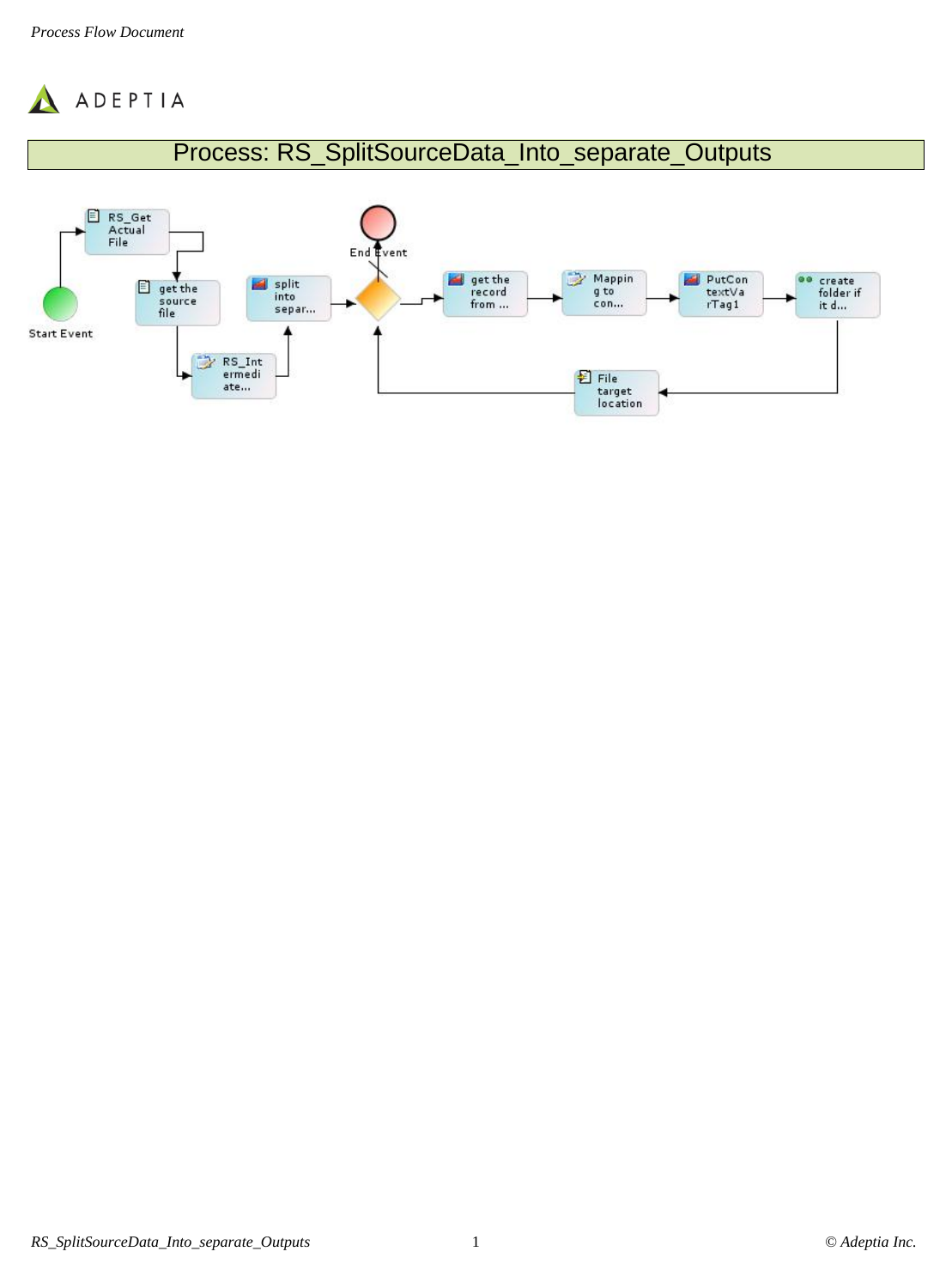## Process Variables

| Key        | <b>Initial Value</b>                                                   | <b>Type</b>     | <b>Activity Name</b> | <b>Activity Label</b>                  | <b>Activity Type</b> | <b>Track</b> |
|------------|------------------------------------------------------------------------|-----------------|----------------------|----------------------------------------|----------------------|--------------|
| FolderPath | d:/training/\$\$getState\$\$                                           | <b>GENERAL</b>  | PutContextVarTag1    | PutContextVarTag1                      | Action               | false        |
| qetName    | normalize-space(\$Input_<br>IntermediateText/Root/R<br>ecord/LastName) | <b>ACTIVITY</b> | RS PerRecordMap      | Mapping to convert data<br>into output | DataMapping          | false        |
| qetState   | normalize-space(\$Input_<br>IntermediateText/Root/R<br>ecord/State)    | <b>ACTIVITY</b> | RS PerRecordMap      | Mapping to convert data<br>into output | DataMapping          | false        |

## Process Activities

| <b>Start Event</b> |                  |             |                   |  |  |  |
|--------------------|------------------|-------------|-------------------|--|--|--|
| Comments           |                  |             |                   |  |  |  |
| Transition         | $\overline{10}$  | <b>Name</b> | Type              |  |  |  |
|                    | RS_GetActualFile |             | Uncontrolled Flow |  |  |  |

| get the source file        |                                |                              |          |          |                   |          |  |  |
|----------------------------|--------------------------------|------------------------------|----------|----------|-------------------|----------|--|--|
| Comments                   |                                |                              |          |          |                   |          |  |  |
| Transition                 | To                             | <b>Name</b>                  |          |          | <b>Type</b>       |          |  |  |
|                            | RS_IntermediateMapping         |                              |          |          | Uncontrolled Flow |          |  |  |
| Attached entity properties | Name                           | RS_GetBatchFile              |          |          |                   |          |  |  |
|                            | Description                    | get data                     |          |          |                   |          |  |  |
|                            | deleteOnSuccess                | false                        |          |          |                   |          |  |  |
|                            | streamNames                    | RS_GetBatchFile              |          |          |                   |          |  |  |
|                            | File Path                      | D:\training                  |          |          |                   |          |  |  |
|                            | eventContextEnabled false      |                              |          |          |                   |          |  |  |
|                            | fileName                       | Batch.xml                    |          |          |                   |          |  |  |
|                            | characterSetEncodin ISO-8859-1 |                              |          |          |                   |          |  |  |
|                            | g                              |                              |          |          |                   |          |  |  |
|                            | Owner                          | devuser                      |          |          |                   |          |  |  |
|                            | Group                          | DemoGroup                    |          |          |                   |          |  |  |
|                            | Modified by                    | admin                        |          |          |                   |          |  |  |
|                            | Creation date                  | Thu Apr 19 12:02:45 IST 2012 |          |          |                   |          |  |  |
|                            | Modification date              | Thu Apr 26 16:24:44 IST 2012 |          |          |                   |          |  |  |
|                            | Permissions                    |                              | Read     | Write    |                   | Execute  |  |  |
|                            |                                | Owner                        | $\times$ | $\times$ |                   | $\times$ |  |  |
|                            |                                | Group                        | $\times$ |          |                   | $\times$ |  |  |
|                            |                                | <b>Others</b>                |          |          |                   |          |  |  |

| split into separate records |    |             |  |                          |  |  |
|-----------------------------|----|-------------|--|--------------------------|--|--|
| Comments                    |    |             |  |                          |  |  |
| Transition                  | 10 | <b>Name</b> |  | Type                     |  |  |
|                             |    |             |  | <b>Uncontrolled Flow</b> |  |  |

| <b>To</b>                        |               | <b>Type</b>                                                                                                           |  |  |  |
|----------------------------------|---------------|-----------------------------------------------------------------------------------------------------------------------|--|--|--|
| get the record from the splitter |               | Uncontrolled Flow                                                                                                     |  |  |  |
| <b>End Event</b>                 |               | Default Flow                                                                                                          |  |  |  |
| <b>Name</b>                      | Condition     |                                                                                                                       |  |  |  |
|                                  |               | String queue = context.get("Service.queueName.nextRecord");<br>if(queue.equals("true")){ return true; } return false; |  |  |  |
|                                  | return true ; |                                                                                                                       |  |  |  |
|                                  |               |                                                                                                                       |  |  |  |
| get the record from the splitter |               |                                                                                                                       |  |  |  |
|                                  |               | <b>Name</b>                                                                                                           |  |  |  |

Comments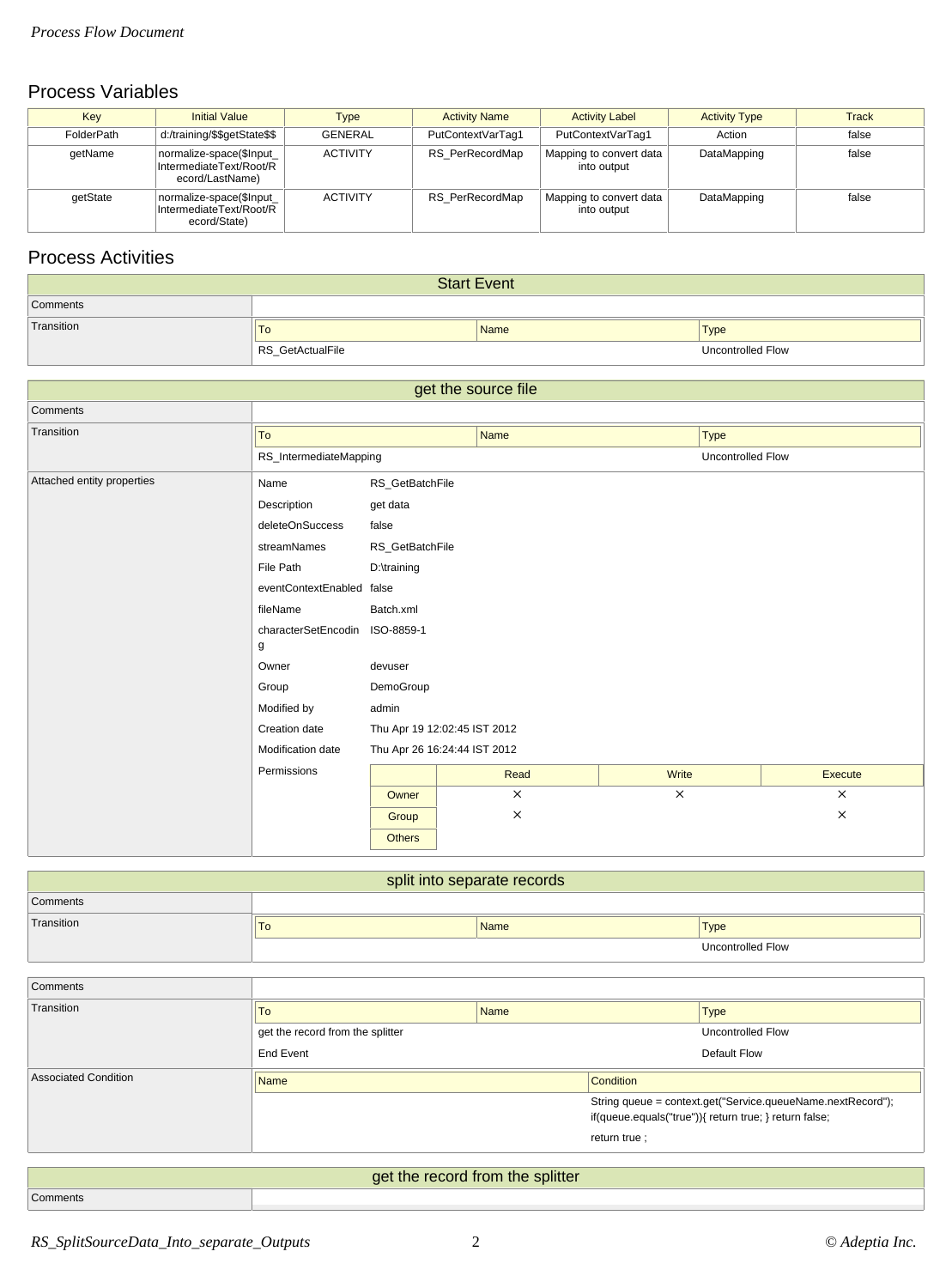| Transition | . .                      | Name | Type              |
|------------|--------------------------|------|-------------------|
|            | convert data into output |      | Uncontrolled Flow |

|                            | Mapping to convert data into output          |                                                                                                                                                                                                                                                                                                                                                                                                                                                                                                                                                                                                                                                                                                                                                                                                                                                                                                                                                                                                                                                                                                                                                                                                                                                                                                                                                                                                                                                                                                                                                                                                                                                                                                                                                                                                                                                                                                                                                                                                                                                                                                                                                                                                                                                                                                                                                                                                                                                                                                                                                                                                                                                                                                                                                                                                                                                                                                                                                                                                                                                                                                                                                                                                                                                                                                                                                                                                                                                                                                                                                                                                                                                                                                                                                                                                                                                                                                                                                                                                                                                                                                                                                                                                                                                                                                                                                                                                                                                                                                                                                                                                                                                                                                                                                                                                                                                                                                                                                                                                                                                                                                                                                                                                                                                                                                                                                                                                                                                                                                                                                                                                                                                                                                                                                                                                                                                                                                                                                                                                                                                                                                                                                                                                                                                                                                                                                 |  |  |  |  |  |
|----------------------------|----------------------------------------------|-------------------------------------------------------------------------------------------------------------------------------------------------------------------------------------------------------------------------------------------------------------------------------------------------------------------------------------------------------------------------------------------------------------------------------------------------------------------------------------------------------------------------------------------------------------------------------------------------------------------------------------------------------------------------------------------------------------------------------------------------------------------------------------------------------------------------------------------------------------------------------------------------------------------------------------------------------------------------------------------------------------------------------------------------------------------------------------------------------------------------------------------------------------------------------------------------------------------------------------------------------------------------------------------------------------------------------------------------------------------------------------------------------------------------------------------------------------------------------------------------------------------------------------------------------------------------------------------------------------------------------------------------------------------------------------------------------------------------------------------------------------------------------------------------------------------------------------------------------------------------------------------------------------------------------------------------------------------------------------------------------------------------------------------------------------------------------------------------------------------------------------------------------------------------------------------------------------------------------------------------------------------------------------------------------------------------------------------------------------------------------------------------------------------------------------------------------------------------------------------------------------------------------------------------------------------------------------------------------------------------------------------------------------------------------------------------------------------------------------------------------------------------------------------------------------------------------------------------------------------------------------------------------------------------------------------------------------------------------------------------------------------------------------------------------------------------------------------------------------------------------------------------------------------------------------------------------------------------------------------------------------------------------------------------------------------------------------------------------------------------------------------------------------------------------------------------------------------------------------------------------------------------------------------------------------------------------------------------------------------------------------------------------------------------------------------------------------------------------------------------------------------------------------------------------------------------------------------------------------------------------------------------------------------------------------------------------------------------------------------------------------------------------------------------------------------------------------------------------------------------------------------------------------------------------------------------------------------------------------------------------------------------------------------------------------------------------------------------------------------------------------------------------------------------------------------------------------------------------------------------------------------------------------------------------------------------------------------------------------------------------------------------------------------------------------------------------------------------------------------------------------------------------------------------------------------------------------------------------------------------------------------------------------------------------------------------------------------------------------------------------------------------------------------------------------------------------------------------------------------------------------------------------------------------------------------------------------------------------------------------------------------------------------------------------------------------------------------------------------------------------------------------------------------------------------------------------------------------------------------------------------------------------------------------------------------------------------------------------------------------------------------------------------------------------------------------------------------------------------------------------------------------------------------------------------------------------------------------------------------------------------------------------------------------------------------------------------------------------------------------------------------------------------------------------------------------------------------------------------------------------------------------------------------------------------------------------------------------------------------------------------------------------------------------------------------------------------------------|--|--|--|--|--|
| Comments                   |                                              |                                                                                                                                                                                                                                                                                                                                                                                                                                                                                                                                                                                                                                                                                                                                                                                                                                                                                                                                                                                                                                                                                                                                                                                                                                                                                                                                                                                                                                                                                                                                                                                                                                                                                                                                                                                                                                                                                                                                                                                                                                                                                                                                                                                                                                                                                                                                                                                                                                                                                                                                                                                                                                                                                                                                                                                                                                                                                                                                                                                                                                                                                                                                                                                                                                                                                                                                                                                                                                                                                                                                                                                                                                                                                                                                                                                                                                                                                                                                                                                                                                                                                                                                                                                                                                                                                                                                                                                                                                                                                                                                                                                                                                                                                                                                                                                                                                                                                                                                                                                                                                                                                                                                                                                                                                                                                                                                                                                                                                                                                                                                                                                                                                                                                                                                                                                                                                                                                                                                                                                                                                                                                                                                                                                                                                                                                                                                                 |  |  |  |  |  |
| Transition                 | To                                           | <b>Name</b><br><b>Type</b>                                                                                                                                                                                                                                                                                                                                                                                                                                                                                                                                                                                                                                                                                                                                                                                                                                                                                                                                                                                                                                                                                                                                                                                                                                                                                                                                                                                                                                                                                                                                                                                                                                                                                                                                                                                                                                                                                                                                                                                                                                                                                                                                                                                                                                                                                                                                                                                                                                                                                                                                                                                                                                                                                                                                                                                                                                                                                                                                                                                                                                                                                                                                                                                                                                                                                                                                                                                                                                                                                                                                                                                                                                                                                                                                                                                                                                                                                                                                                                                                                                                                                                                                                                                                                                                                                                                                                                                                                                                                                                                                                                                                                                                                                                                                                                                                                                                                                                                                                                                                                                                                                                                                                                                                                                                                                                                                                                                                                                                                                                                                                                                                                                                                                                                                                                                                                                                                                                                                                                                                                                                                                                                                                                                                                                                                                                                      |  |  |  |  |  |
|                            | PutContextVarTag1                            | Uncontrolled Flow                                                                                                                                                                                                                                                                                                                                                                                                                                                                                                                                                                                                                                                                                                                                                                                                                                                                                                                                                                                                                                                                                                                                                                                                                                                                                                                                                                                                                                                                                                                                                                                                                                                                                                                                                                                                                                                                                                                                                                                                                                                                                                                                                                                                                                                                                                                                                                                                                                                                                                                                                                                                                                                                                                                                                                                                                                                                                                                                                                                                                                                                                                                                                                                                                                                                                                                                                                                                                                                                                                                                                                                                                                                                                                                                                                                                                                                                                                                                                                                                                                                                                                                                                                                                                                                                                                                                                                                                                                                                                                                                                                                                                                                                                                                                                                                                                                                                                                                                                                                                                                                                                                                                                                                                                                                                                                                                                                                                                                                                                                                                                                                                                                                                                                                                                                                                                                                                                                                                                                                                                                                                                                                                                                                                                                                                                                                               |  |  |  |  |  |
| Attached entity properties | Name                                         | RS_PerRecordMap                                                                                                                                                                                                                                                                                                                                                                                                                                                                                                                                                                                                                                                                                                                                                                                                                                                                                                                                                                                                                                                                                                                                                                                                                                                                                                                                                                                                                                                                                                                                                                                                                                                                                                                                                                                                                                                                                                                                                                                                                                                                                                                                                                                                                                                                                                                                                                                                                                                                                                                                                                                                                                                                                                                                                                                                                                                                                                                                                                                                                                                                                                                                                                                                                                                                                                                                                                                                                                                                                                                                                                                                                                                                                                                                                                                                                                                                                                                                                                                                                                                                                                                                                                                                                                                                                                                                                                                                                                                                                                                                                                                                                                                                                                                                                                                                                                                                                                                                                                                                                                                                                                                                                                                                                                                                                                                                                                                                                                                                                                                                                                                                                                                                                                                                                                                                                                                                                                                                                                                                                                                                                                                                                                                                                                                                                                                                 |  |  |  |  |  |
|                            |                                              |                                                                                                                                                                                                                                                                                                                                                                                                                                                                                                                                                                                                                                                                                                                                                                                                                                                                                                                                                                                                                                                                                                                                                                                                                                                                                                                                                                                                                                                                                                                                                                                                                                                                                                                                                                                                                                                                                                                                                                                                                                                                                                                                                                                                                                                                                                                                                                                                                                                                                                                                                                                                                                                                                                                                                                                                                                                                                                                                                                                                                                                                                                                                                                                                                                                                                                                                                                                                                                                                                                                                                                                                                                                                                                                                                                                                                                                                                                                                                                                                                                                                                                                                                                                                                                                                                                                                                                                                                                                                                                                                                                                                                                                                                                                                                                                                                                                                                                                                                                                                                                                                                                                                                                                                                                                                                                                                                                                                                                                                                                                                                                                                                                                                                                                                                                                                                                                                                                                                                                                                                                                                                                                                                                                                                                                                                                                                                 |  |  |  |  |  |
|                            |                                              |                                                                                                                                                                                                                                                                                                                                                                                                                                                                                                                                                                                                                                                                                                                                                                                                                                                                                                                                                                                                                                                                                                                                                                                                                                                                                                                                                                                                                                                                                                                                                                                                                                                                                                                                                                                                                                                                                                                                                                                                                                                                                                                                                                                                                                                                                                                                                                                                                                                                                                                                                                                                                                                                                                                                                                                                                                                                                                                                                                                                                                                                                                                                                                                                                                                                                                                                                                                                                                                                                                                                                                                                                                                                                                                                                                                                                                                                                                                                                                                                                                                                                                                                                                                                                                                                                                                                                                                                                                                                                                                                                                                                                                                                                                                                                                                                                                                                                                                                                                                                                                                                                                                                                                                                                                                                                                                                                                                                                                                                                                                                                                                                                                                                                                                                                                                                                                                                                                                                                                                                                                                                                                                                                                                                                                                                                                                                                 |  |  |  |  |  |
|                            | Description<br>numberOfRecords<br>mapXmlFile | mapping rules to create single record file<br>500<br>xml version="1.0" encoding="UTF-8"? <maps version="4.4"> <mappinginformation><br/><mappingversion>4.4</mappingversion> <mappingname>RS_PerRecordMap</mappingname><br/><mappingdescription>mapping rules to create single record file</mappingdescription><br/><sourceschemaid>TextSchema:010000004054133485889232500018;XMLSchema:01000000405413348607831<br/>0700021</sourceschemaid><br/><targetschemaid>XMLSchema:010000004054133485502967600006</targetschemaid><br/><mappingownergroup>DemoGroup</mappingownergroup> <mappingowner>devuser</mappingowner><br/><mappinglastmodifiedby>admin</mappinglastmodifiedby> <mappingcreationdate>04/19/2012<br/>12:15:42</mappingcreationdate> <mappingmodifieddate>04/26/2012 16:54:19</mappingmodifieddate><br/></mappinginformation> <sourceroots> <sourceroot> <name>Root</name><br/><schemaname>IntermediateText</schemaname><br/>cschemaID&gt;TextSchema:010000004054133485889232500018;XMLSchema:01000000405413348607831070002<!--<br-->1 </sourceroot> <sourceroot> <name>Data</name><br/><schemaname>ActualSourceSchema</schemaname><br/>cschemaID&gt;TextSchema:010000004054133485889232500018;XMLSchema:01000000405413348607831070002<!--<br-->1 </sourceroot> </sourceroots> <targetroots> <targetroot> <name>Data</name><br/><schemaname>RS_SplitFileSchema</schemaname><br/><schemald>XMLSchema:010000004054133485502967600006</schemald> <stream>output_1</stream><br/></targetroot> </targetroots> <namespace></namespace> <xslproperty></xslproperty> <sourcexpath></sourcexpath> <targetxpath></targetxpath> <xsltemplates></xsltemplates><br/><globalparameters></globalparameters> <globalprecustomxsl></globalprecustomxsl> <globalpostcustomxsl></globalpostcustomxsl> <map> <order>1</order><br/><targetname>RS_SplitFileSchema</targetname> <dest>/Data/Directory/Person/FirstName</dest><br/><precustomxsl></precustomxsl> <postcustomxsl></postcustomxsl> <mapvalue>\$Input_IntermediateText/Root/Record/FirstName</mapvalue><br/><foreach></foreach> <comments></comments> <namespaceprefix></namespaceprefix> <namespaceremoveprefix>false</namespaceremoveprefix><br/><localvariables></localvariables> <sorting></sorting> <target name="FirstName"> <position <br="" height="25" identify="&lt;T&gt;">label="/Data/Directory/Person/FirstName" mapString="\$Input_IntermediateText/Root/Record/FirstName" x="300"<br/>y="10"&gt; <sourcelines></sourcelines> <targetlines> <line x1="100.0" x2="280.0" y1="22.0" y2="22.0"></line> </targetlines><br/></position> <position <br="" height="25" identify="&lt;S&gt;" label="\$Input_IntermediateText/Root/Record/FirstName">mapString="&lt;S&gt;\$Input_IntermediateText/Root/Record/FirstName" x="20" y="10"&gt; <sourcelines> <line<br>x1="100.0" y1="22.0" x2="280.0" y2="22.0"/&gt; </line<br></sourcelines> <targetlines></targetlines> </position> </target> </map><br/><map> <order>1</order> <targetname>RS_SplitFileSchema</targetname><br/><dest>/Data/Directory/Person/LastName</dest> <precustomxsl></precustomxsl> <postcustomxsl></postcustomxsl><br/><mapvalue>\$Input_IntermediateText/Root/Record/LastName</mapvalue> <foreach></foreach> <comments></comments><br/><namespaceprefix></namespaceprefix> <namespaceremoveprefix>false</namespaceremoveprefix> <localvariables></localvariables> <sorting></sorting><br/><target name="LastName"> <position <br="" height="25" identify="&lt;T&gt;" label="/Data/Directory/Person/LastName">mapString="\$Input_IntermediateText/Root/Record/LastName" x="300" y="10"&gt; <sourcelines></sourcelines> <targetlines><br/>-Line x1="100.0" y1="22.0" x2="280.0" y2="22.0"/&gt; </targetlines> </position> <position <="" <br="" height="25">identify="<s>" label="\$Input_IntermediateText/Root/Record/LastName'<br/>mapString="&lt;S&gt;\$Input_IntermediateText/Root/Record/LastName" x="20" y="10"&gt; <sourcelines> <line<br><math>x1="100.0"</math> y1="22.0" x2="280.0" y2="22.0"/&gt; </line<br></sourcelines> <targetlines></targetlines> </s></position> </target> </map><br/><map> <order>1</order> <targetname>RS_SplitFileSchema</targetname><br/><dest>/Data/Directory/Person/Phone</dest> <precustomxsl></precustomxsl> <postcustomxsl></postcustomxsl><br/><mapvalue>\$Input_IntermediateText/Root/Record/Phone</mapvalue> <foreach></foreach> <comments></comments><br/><namespaceprefix></namespaceprefix> <namespaceremoveprefix>false</namespaceremoveprefix> <localvariables></localvariables> <sorting></sorting><br/><target name="Phone"> <position <br="" height="25" identify="&lt;T&gt;" label="/Data/Directory/Person/Phone">mapString="\$Input_IntermediateText/Root/Record/Phone" x="300" y="10"&gt; <sourcelines></sourcelines> <targetlines> <line<br>x1="100.0" y1="22.0" x2="280.0" y2="22.0"/&gt; </line<br></targetlines> </position> <position <br="" height="25" identify="&lt;S&gt;">label="\$Input_IntermediateText/Root/Record/Phone"<br/>mapString="&lt;S&gt;\$Input_IntermediateText/Root/Record/Phone" x="20" y="10"&gt; <sourcelines> <line <br="" x1="100.0">y1="22.0" x2="280.0" y2="22.0"/&gt; </line></sourcelines> <targetlines></targetlines> </position> </target> </map> <map><br/><order>1</order> <targetname>RS_SplitFileSchema</targetname> <dest>/Data/Directory/Person/State</dest><br/><precustomxsl></precustomxsl> <postcustomxsl></postcustomxsl> <mapvalue>\$Input_IntermediateText/Root/Record/State</mapvalue><br/><foreach></foreach> <comments></comments> <namespaceprefix></namespaceprefix> <namespaceremoveprefix>false</namespaceremoveprefix><br/><localvariables></localvariables> <sorting></sorting> <target name="State"> <position <br="" height="25" identify="&lt;T&gt;">label="/Data/Directory/Person/State" mapString="\$Input_IntermediateText/Root/Record/State" x="300" y="10"&gt;<br/><sourcelines></sourcelines> <targetlines> <line x1="100.0" x2="280.0" y1="22.0" y2="22.0"></line> </targetlines> </position><br/><position <br="" height="25" identify="&lt;S&gt;" label="\$Input_IntermediateText/Root/Record/State">mapString="&lt;S&gt;\$Input_IntermediateText/Root/Record/State" x="20" y="10"&gt; <sourcelines> <line <="" th="" x1="100.0"></line></sourcelines></position></target></map></maps> |  |  |  |  |  |
|                            |                                              | y1="22.0" x2="280.0" y2="22.0"/> <targetlines></targetlines> <map><br/><order>1</order> <targetname>RS_SplitFileSchema</targetname> <dest>/Data/Directory/Person/Dir</dest><br/><precustomxsl></precustomxsl> <postcustomxsl></postcustomxsl> <mapvalue>IFF CONDITION{normalize-space(\$varPath ) != "}<br/>VALUE=[\$varCdataDir]</mapvalue> <foreach></foreach> <comments></comments> <namespaceprefix></namespaceprefix></map>                                                                                                                                                                                                                                                                                                                                                                                                                                                                                                                                                                                                                                                                                                                                                                                                                                                                                                                                                                                                                                                                                                                                                                                                                                                                                                                                                                                                                                                                                                                                                                                                                                                                                                                                                                                                                                                                                                                                                                                                                                                                                                                                                                                                                                                                                                                                                                                                                                                                                                                                                                                                                                                                                                                                                                                                                                                                                                                                                                                                                                                                                                                                                                                                                                                                                                                                                                                                                                                                                                                                                                                                                                                                                                                                                                                                                                                                                                                                                                                                                                                                                                                                                                                                                                                                                                                                                                                                                                                                                                                                                                                                                                                                                                                                                                                                                                                                                                                                                                                                                                                                                                                                                                                                                                                                                                                                                                                                                                                                                                                                                                                                                                                                                                                                                                                                                                                                                                                |  |  |  |  |  |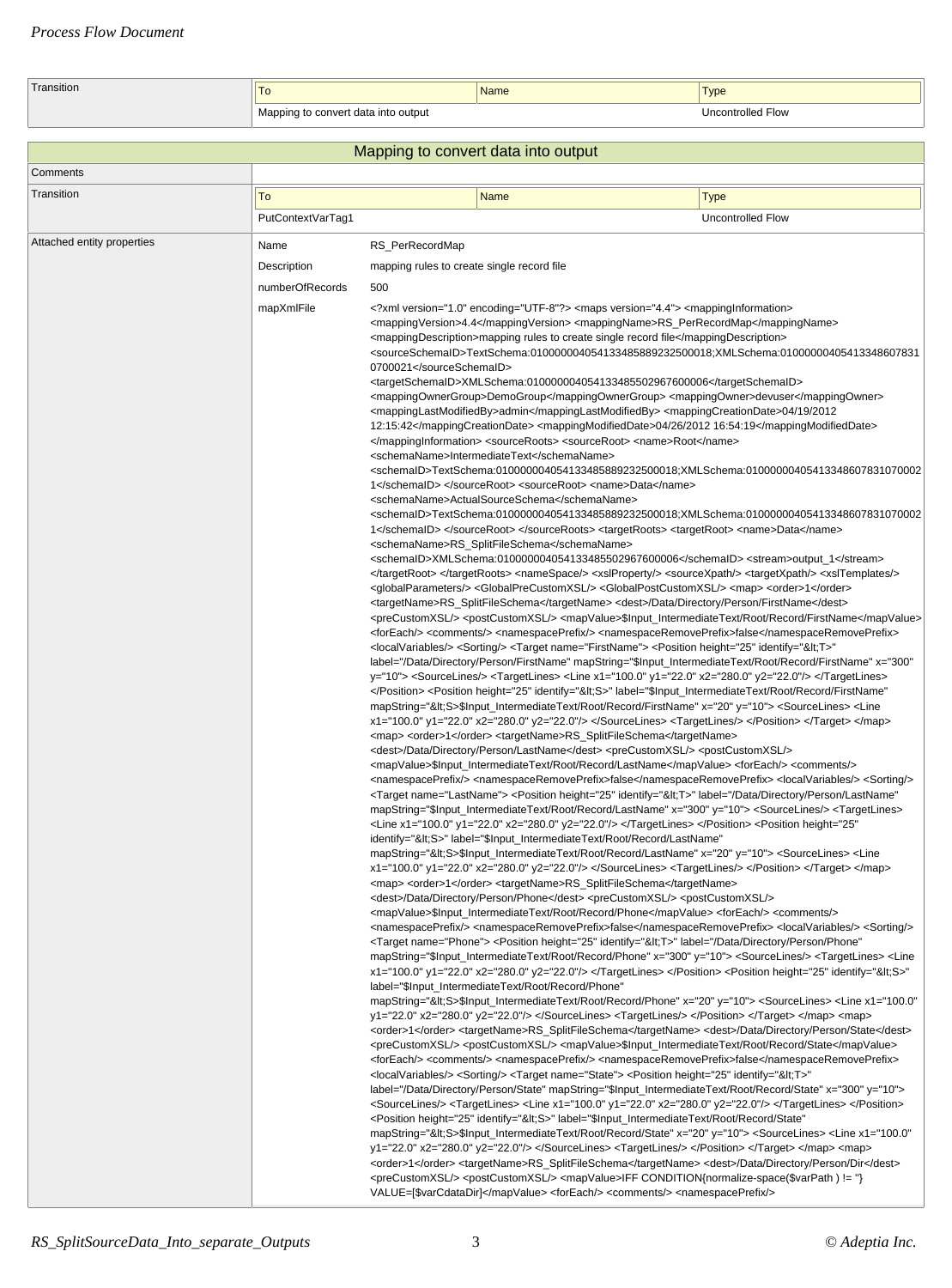|                               | <namespaceremoveprefix>false</namespaceremoveprefix> <localvariables></localvariables> <sorting></sorting> <target name="Dir"><br/><position <br="" height="25" identify="&lt;T&gt;" label="/Data/Directory/Person/Dir">mapString="&lt;T&gt;/Data/Directory/Person/Dir" x="300" y="10"&gt; <sourcelines></sourcelines> <targetlines></targetlines> </position><br/></target> <map> <order>1</order> <targetname>RS_SplitFileSchema</targetname><br/><dest>/Data/Directory/Person</dest> <precustomxsl></precustomxsl> <postcustomxsl></postcustomxsl> <mapvalue></mapvalue> <foreach></foreach><br/><comments></comments> <namespaceprefix></namespaceprefix> <namespaceremoveprefix>false</namespaceremoveprefix><br/><localvariables> <localvariable> <lname>\$vatContextName</lname><br/><lyalue>set-context('getName',normalize-space(\$lnput_IntermediateText/Root/Record/LastName))</lyalue><br/><lcomment></lcomment> </localvariable> <localvariable> <lname>\$varContextState</lname><br/><lyalue>set-context( 'getState', normalize-space(\$Input_IntermediateText/Root/Record/State))</lyalue><br/><lcomment></lcomment> </localvariable> <localvariable> <lname>\$varFirstName</lname><br/>lyalue&gt;\$lnput_IntermediateText/Root/Record/FirstName</localvariable><!--<br--><localvariable> <lname>\$varLastName</lname><br/><lomment></lomment></localvariable><br/><localvariable> <lname>\$varPath</lname><br/><lvalue>\$Input_ActualSourceSchema/Data/Directory/Person[FirstName = \$varFirstName and LastName =<br/>\$varLastName]/Dir</lvalue> <lcomment></lcomment> </localvariable> <localvariable><br/><lname>\$varCdataDir</lname> <lvalue>concat('&lt;![CDATA[',\$varPath,']]&amp;gt;')</lvalue><br/><lcomment></lcomment> </localvariable> </localvariables> <sorting></sorting> <target name="Person"> <position<br>height="25" identify="&lt;T&gt;" label="/Data/Directory/Person" mapString="" x="300" y="10"&gt; <sourcelines></sourcelines><br/><targetlines></targetlines> </position<br></target> </map> <filters></filters> <accesslevel> <valuemap>global</valuemap><br/><globaltemplate>global</globaltemplate> <customautomap>global</customautomap> </accesslevel><br><isquicksplittingenabled>false</isquicksplittingenabled> <sourceextensions></sourceextensions><br><targetextensions></targetextensions> <disableoutputnodes></disableoutputnodes><br><charactersetencoding></charactersetencoding> <tipoftheday>true</tipoftheday><br><contextschemaloadedatsource>false</contextschemaloadedatsource><br><contextschemaloadedattarget>false</contextschemaloadedattarget><br><contextschemadefinition></contextschemadefinition> <filterunmappedelement>false</filterunmappedelement><br><dbquerycaching>false</dbquerycaching> <treeexpandlevelcount>2</treeexpandlevelcount><br><excludenamespace>false</excludenamespace>                                                                                                                                                                          |  |
|-------------------------------|---------------------------------------------------------------------------------------------------------------------------------------------------------------------------------------------------------------------------------------------------------------------------------------------------------------------------------------------------------------------------------------------------------------------------------------------------------------------------------------------------------------------------------------------------------------------------------------------------------------------------------------------------------------------------------------------------------------------------------------------------------------------------------------------------------------------------------------------------------------------------------------------------------------------------------------------------------------------------------------------------------------------------------------------------------------------------------------------------------------------------------------------------------------------------------------------------------------------------------------------------------------------------------------------------------------------------------------------------------------------------------------------------------------------------------------------------------------------------------------------------------------------------------------------------------------------------------------------------------------------------------------------------------------------------------------------------------------------------------------------------------------------------------------------------------------------------------------------------------------------------------------------------------------------------------------------------------------------------------------------------------------------------------------------------------------------------------------------------------------------------------------------------------------------------------------------------------------------------------------------------------------------------------------------------------------------------------------------------------------------------------------------------------------------------------------------------------------------------------------------------------------------------------------------------------------------------------------------------------------------------------------------------------------------------------------------------------------------------------------------------------------------------------------------------------------------------------------------------------------------------------------------------------------------------------------------------------------------------------------------------------------------------------------------------|--|
| sourceSchema                  | TextSchema:010000004054133485889232500018;XMLSchema:010000004054133486078310700021                                                                                                                                                                                                                                                                                                                                                                                                                                                                                                                                                                                                                                                                                                                                                                                                                                                                                                                                                                                                                                                                                                                                                                                                                                                                                                                                                                                                                                                                                                                                                                                                                                                                                                                                                                                                                                                                                                                                                                                                                                                                                                                                                                                                                                                                                                                                                                                                                                                                                                                                                                                                                                                                                                                                                                                                                                                                                                                                                                |  |
| concurrentProcessor<br>s      | $\overline{1}$                                                                                                                                                                                                                                                                                                                                                                                                                                                                                                                                                                                                                                                                                                                                                                                                                                                                                                                                                                                                                                                                                                                                                                                                                                                                                                                                                                                                                                                                                                                                                                                                                                                                                                                                                                                                                                                                                                                                                                                                                                                                                                                                                                                                                                                                                                                                                                                                                                                                                                                                                                                                                                                                                                                                                                                                                                                                                                                                                                                                                                    |  |
| dblnfoName                    |                                                                                                                                                                                                                                                                                                                                                                                                                                                                                                                                                                                                                                                                                                                                                                                                                                                                                                                                                                                                                                                                                                                                                                                                                                                                                                                                                                                                                                                                                                                                                                                                                                                                                                                                                                                                                                                                                                                                                                                                                                                                                                                                                                                                                                                                                                                                                                                                                                                                                                                                                                                                                                                                                                                                                                                                                                                                                                                                                                                                                                                   |  |
| pdfFileName                   | Adp_Map_Rules5557755315467444193.pdf                                                                                                                                                                                                                                                                                                                                                                                                                                                                                                                                                                                                                                                                                                                                                                                                                                                                                                                                                                                                                                                                                                                                                                                                                                                                                                                                                                                                                                                                                                                                                                                                                                                                                                                                                                                                                                                                                                                                                                                                                                                                                                                                                                                                                                                                                                                                                                                                                                                                                                                                                                                                                                                                                                                                                                                                                                                                                                                                                                                                              |  |
| targetSchema                  | XMLSchema:010000004054133485502967600006                                                                                                                                                                                                                                                                                                                                                                                                                                                                                                                                                                                                                                                                                                                                                                                                                                                                                                                                                                                                                                                                                                                                                                                                                                                                                                                                                                                                                                                                                                                                                                                                                                                                                                                                                                                                                                                                                                                                                                                                                                                                                                                                                                                                                                                                                                                                                                                                                                                                                                                                                                                                                                                                                                                                                                                                                                                                                                                                                                                                          |  |
| streamNames                   | RS_PerRecordMap                                                                                                                                                                                                                                                                                                                                                                                                                                                                                                                                                                                                                                                                                                                                                                                                                                                                                                                                                                                                                                                                                                                                                                                                                                                                                                                                                                                                                                                                                                                                                                                                                                                                                                                                                                                                                                                                                                                                                                                                                                                                                                                                                                                                                                                                                                                                                                                                                                                                                                                                                                                                                                                                                                                                                                                                                                                                                                                                                                                                                                   |  |
| parallelProcessing            | false                                                                                                                                                                                                                                                                                                                                                                                                                                                                                                                                                                                                                                                                                                                                                                                                                                                                                                                                                                                                                                                                                                                                                                                                                                                                                                                                                                                                                                                                                                                                                                                                                                                                                                                                                                                                                                                                                                                                                                                                                                                                                                                                                                                                                                                                                                                                                                                                                                                                                                                                                                                                                                                                                                                                                                                                                                                                                                                                                                                                                                             |  |
| transformerType               | Xalan                                                                                                                                                                                                                                                                                                                                                                                                                                                                                                                                                                                                                                                                                                                                                                                                                                                                                                                                                                                                                                                                                                                                                                                                                                                                                                                                                                                                                                                                                                                                                                                                                                                                                                                                                                                                                                                                                                                                                                                                                                                                                                                                                                                                                                                                                                                                                                                                                                                                                                                                                                                                                                                                                                                                                                                                                                                                                                                                                                                                                                             |  |
| xslFile                       | "1.1" erstion='1.0'?> <xsl:stylesheet <br="" http:="" java"="" version="1.1&gt;&lt;br&gt;xmlns:java=" xml.apache.org="" xmlns:xalan="http://xml.apache.org/xalan" xmlns:xsl="http://www.w3.org/1999/XSL/Transform" xslt="">xmlns:str="http://exslt.org/strings" xmlns:redirect="org.apache.xalan.xslt.extensions.Redirect"<br/>extension-element-prefixes="redirect" &gt; <xsl:output <br="" encoding="ISO-8859-1" method="xml" version="1.0">indent="yes" /&gt;<xsl:param name="_userName"></xsl:param><xsl:param name="_password"></xsl:param><xsl:param<br>name="_class"/&gt;<xsl:param name="_identifier"></xsl:param><xsl:param name="_subject"></xsl:param><xsl:param<br>name="_repositoryPath"/&gt;<xsl:param name="_lnput1"></xsl:param><xsl:param name="_lnput2"></xsl:param><xsl:variable<br>name="Input_IntermediateText" select="document(\$_Input1)"/&gt;<xsl:variable <br="" name="Input_ActualSourceSchema">select="document(\$_Input2)"/&gt; <xsl:variable <br="" name="varConn">select="java:com.adeptia.indigo.services.mapping.support.dbquery.MapperQueryExecutor.getInstance(\$_identifier<br/>,'false')"/&gt; <xsl:variable name="apos">'</xsl:variable><xsl:template<br>match="/"&gt;<data><directory><person><xsl:variable name="vatContextName" select="&lt;br">"java:com.adeptia.indigo.services.mapping.MappingTransformation.setVariable(\$_class,'getName',no<br/>rmalize-space(\$Input_IntermediateText/Root/Record/LastName))"/&gt;<xsl:variable name="varContextState" select="&lt;br">"java:com.adeptia.indigo.services.mapping.MappingTransformation.setVariable(\$_class,'getState',nor<br/>malize-space(\$Input_IntermediateText/Root/Record/State))"/&gt;<xsl:variable name="varFirstName" select="&lt;br">"\$Input_IntermediateText/Root/Record/FirstName"/&gt;<xsl:variable name="varLastName" select="&lt;br">"\$Input_IntermediateText/Root/Record/LastName"/&gt;<xsl:variable name="varPath" select="&lt;br">"\$Input_ActualSourceSchema/Data/Directory/Person[FirstName = \$varFirstName and LastName =<br/>\$varLastName]/Dir"/&gt;<xsl:variable name="varCdataDir" select="&lt;br">"concat('&lt;![CDATA[',\$varPath,']]&amp;gt;')"/&gt;<firstname><xsl:value-of<br>select="\$Input_IntermediateText/Root/Record/FirstName"/&gt;</xsl:value-of<br></firstname><lastname><xsl:value-of<br>select="\$lnput_IntermediateText/Root/Record/LastName"/&gt;</xsl:value-of<br></lastname><phone><xsl:value-of<br>select="\$Input_IntermediateText/Root/Record/Phone"/&gt;</xsl:value-of<br></phone><state><xsl:value-of<br>select="\$Input_IntermediateText/Root/Record/State"/&gt;</xsl:value-of<br></state><xsl:if test="normalize-space(\$varPath) !=&lt;br&gt;''"> <dir><xsl:value-of<br>select="\$varCdataDir"/&gt;</xsl:value-of<br></dir></xsl:if></xsl:variable></xsl:variable></xsl:variable></xsl:variable></xsl:variable></xsl:variable></person></directory></data></xsl:template<br></xsl:variable></xsl:variable></xsl:variable<br></xsl:param<br></xsl:param<br></xsl:output></xsl:stylesheet> |  |
| characterSetEncodin None<br>g |                                                                                                                                                                                                                                                                                                                                                                                                                                                                                                                                                                                                                                                                                                                                                                                                                                                                                                                                                                                                                                                                                                                                                                                                                                                                                                                                                                                                                                                                                                                                                                                                                                                                                                                                                                                                                                                                                                                                                                                                                                                                                                                                                                                                                                                                                                                                                                                                                                                                                                                                                                                                                                                                                                                                                                                                                                                                                                                                                                                                                                                   |  |
| optimizedLoading              | false                                                                                                                                                                                                                                                                                                                                                                                                                                                                                                                                                                                                                                                                                                                                                                                                                                                                                                                                                                                                                                                                                                                                                                                                                                                                                                                                                                                                                                                                                                                                                                                                                                                                                                                                                                                                                                                                                                                                                                                                                                                                                                                                                                                                                                                                                                                                                                                                                                                                                                                                                                                                                                                                                                                                                                                                                                                                                                                                                                                                                                             |  |
| splitFile                     | false                                                                                                                                                                                                                                                                                                                                                                                                                                                                                                                                                                                                                                                                                                                                                                                                                                                                                                                                                                                                                                                                                                                                                                                                                                                                                                                                                                                                                                                                                                                                                                                                                                                                                                                                                                                                                                                                                                                                                                                                                                                                                                                                                                                                                                                                                                                                                                                                                                                                                                                                                                                                                                                                                                                                                                                                                                                                                                                                                                                                                                             |  |
|                               |                                                                                                                                                                                                                                                                                                                                                                                                                                                                                                                                                                                                                                                                                                                                                                                                                                                                                                                                                                                                                                                                                                                                                                                                                                                                                                                                                                                                                                                                                                                                                                                                                                                                                                                                                                                                                                                                                                                                                                                                                                                                                                                                                                                                                                                                                                                                                                                                                                                                                                                                                                                                                                                                                                                                                                                                                                                                                                                                                                                                                                                   |  |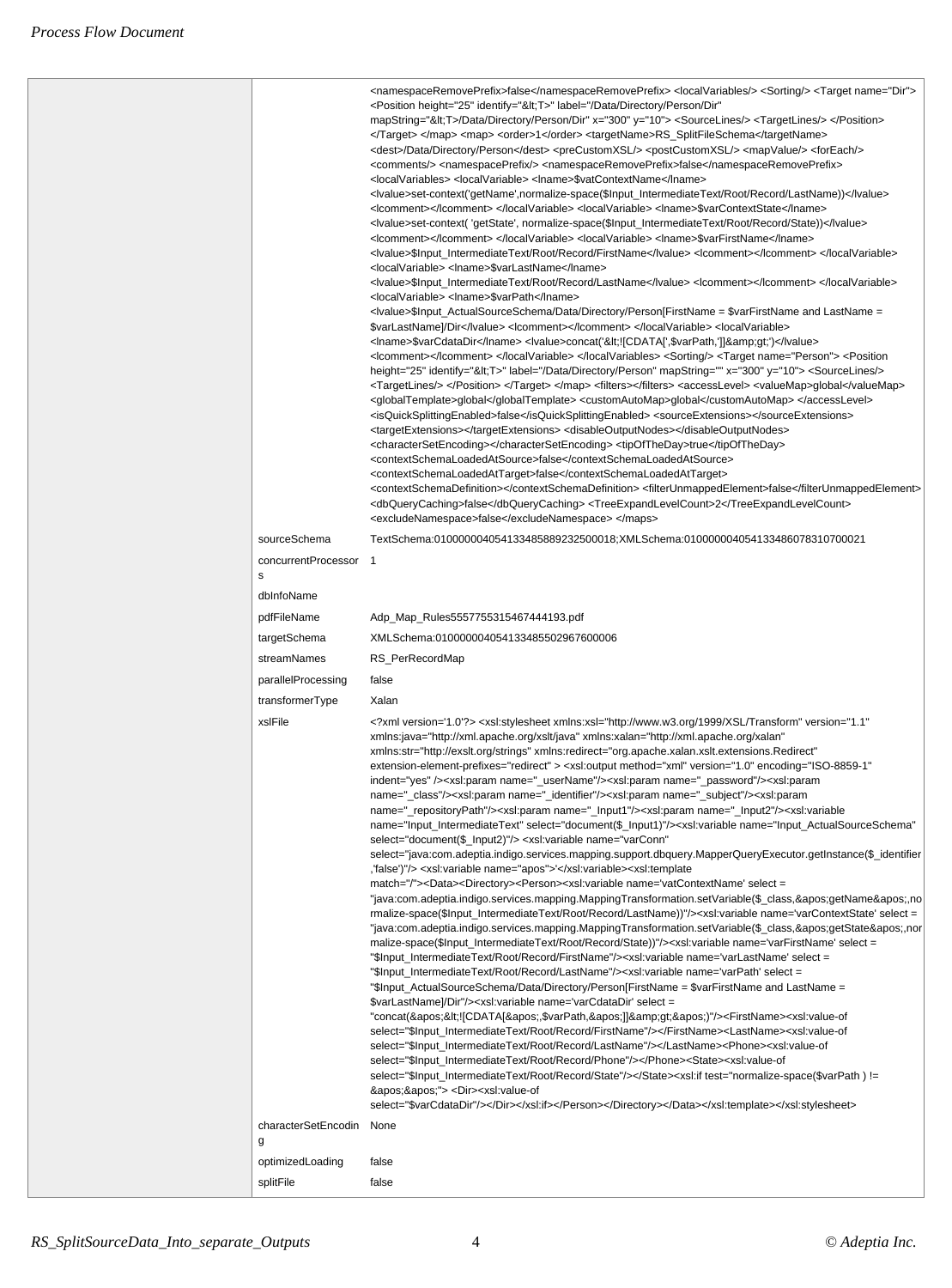| Owner             | devuser                      |          |          |          |  |
|-------------------|------------------------------|----------|----------|----------|--|
| Group             | DemoGroup                    |          |          |          |  |
| Modified by       | admin                        |          |          |          |  |
| Creation date     | Thu Apr 19 12:15:42 IST 2012 |          |          |          |  |
| Modification date | Thu Apr 26 17:09:30 IST 2012 |          |          |          |  |
| Permissions       |                              | Read     | Write    | Execute  |  |
|                   | Owner                        | $\times$ | $\times$ | $\times$ |  |
|                   | Group                        | X        |          | ×        |  |
|                   | <b>Others</b>                |          |          |          |  |

| File target location       |                     |                              |          |             |                   |  |  |  |
|----------------------------|---------------------|------------------------------|----------|-------------|-------------------|--|--|--|
| Comments                   |                     |                              |          |             |                   |  |  |  |
| Transition                 | To                  |                              | Name     | <b>Type</b> |                   |  |  |  |
|                            |                     |                              |          |             | Uncontrolled Flow |  |  |  |
| Attached entity properties | Name                | RS_ProtoTarget               |          |             |                   |  |  |  |
|                            | Description         | dynamic activity             |          |             |                   |  |  |  |
|                            | append              | false                        |          |             |                   |  |  |  |
|                            | autoFolderCreation  | None                         |          |             |                   |  |  |  |
|                            | File Path           | D:\training                  |          |             |                   |  |  |  |
|                            | filePattern         | 0 0 N                        |          |             |                   |  |  |  |
|                            | source              | RS_PerRecordMap              |          |             |                   |  |  |  |
|                            | fileName            |                              |          |             |                   |  |  |  |
|                            | characterSetEncodin | ISO-8859-1                   |          |             |                   |  |  |  |
|                            | g                   |                              |          |             |                   |  |  |  |
|                            | Owner               | devuser                      |          |             |                   |  |  |  |
|                            | Group               | DemoGroup                    |          |             |                   |  |  |  |
|                            | Modified by         | admin                        |          |             |                   |  |  |  |
|                            | Creation date       | Thu Apr 19 12:18:10 IST 2012 |          |             |                   |  |  |  |
|                            | Modification date   | Thu Apr 26 16:24:00 IST 2012 |          |             |                   |  |  |  |
|                            | Permissions         |                              | Read     | Write       | Execute           |  |  |  |
|                            |                     | Owner                        | $\times$ | $\times$    | $\times$          |  |  |  |
|                            |                     | Group                        | $\times$ |             | $\times$          |  |  |  |
|                            |                     | Others                       |          |             |                   |  |  |  |

| create folder if it does not exist |                      |                                                                                                                                                                                              |             |                          |  |  |  |
|------------------------------------|----------------------|----------------------------------------------------------------------------------------------------------------------------------------------------------------------------------------------|-------------|--------------------------|--|--|--|
| Comments                           |                      |                                                                                                                                                                                              |             |                          |  |  |  |
| Transition                         | To                   |                                                                                                                                                                                              | <b>Name</b> | <b>Type</b>              |  |  |  |
|                                    | File target location |                                                                                                                                                                                              |             | <b>Uncontrolled Flow</b> |  |  |  |
| Attached entity properties         | Name                 | CreateNewFolder                                                                                                                                                                              |             |                          |  |  |  |
|                                    | Description          | plugin to create new folders                                                                                                                                                                 |             |                          |  |  |  |
|                                    | variablesXML         | <variables> </variables>                                                                                                                                                                     |             |                          |  |  |  |
|                                    | showHideFlag         | false                                                                                                                                                                                        |             |                          |  |  |  |
|                                    | Script               | import java.io.File; try { String folderPath = $(String)$ context.get("FolderPath"); File $f = new$ File(folderPath);<br>f.mkdirs(); } catch (Exception e) { e.printStackTrace(); throw e; } |             |                          |  |  |  |
|                                    | streamNames          | null                                                                                                                                                                                         |             |                          |  |  |  |
|                                    | source               | null                                                                                                                                                                                         |             |                          |  |  |  |
|                                    | characterSetEncodin  | None                                                                                                                                                                                         |             |                          |  |  |  |
|                                    | g                    |                                                                                                                                                                                              |             |                          |  |  |  |
|                                    | Owner                | devuser                                                                                                                                                                                      |             |                          |  |  |  |
|                                    | Group                | DemoGroup                                                                                                                                                                                    |             |                          |  |  |  |
|                                    | Modified by          | admin                                                                                                                                                                                        |             |                          |  |  |  |
|                                    | Creation date        | Thu Apr 19 12:31:41 IST 2012                                                                                                                                                                 |             |                          |  |  |  |
|                                    | Modification date    | Thu Apr 26 19:02:50 IST 2012                                                                                                                                                                 |             |                          |  |  |  |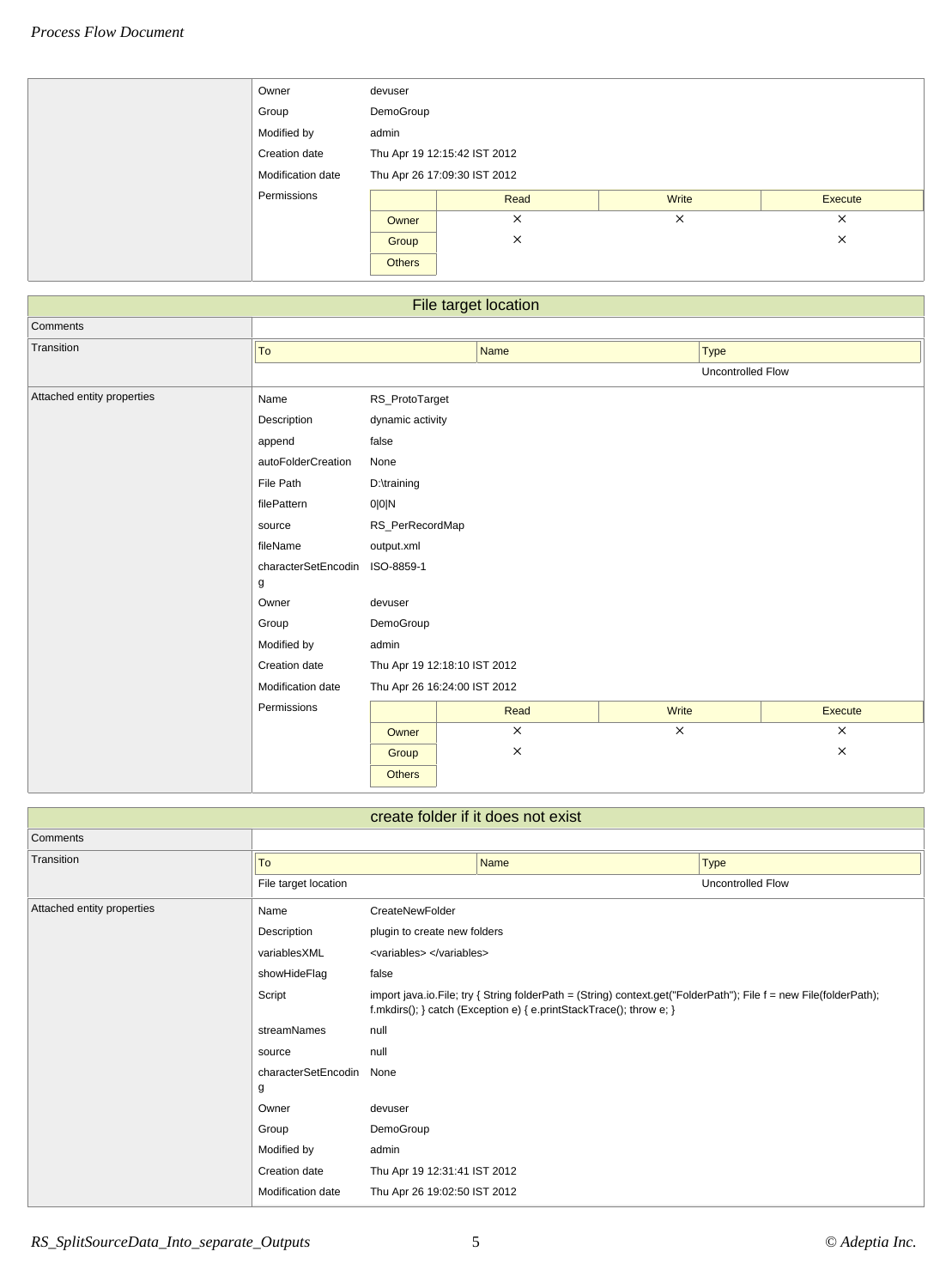| Permissions |               | Read | Write | Execute |
|-------------|---------------|------|-------|---------|
|             | Owner         |      |       | ⌒       |
|             | Group         |      |       |         |
|             | <b>Others</b> |      |       |         |

| PutContextVarTag1  |                                                                                                                                                                                                                                                                                                                                                  |                   |             |                   |  |
|--------------------|--------------------------------------------------------------------------------------------------------------------------------------------------------------------------------------------------------------------------------------------------------------------------------------------------------------------------------------------------|-------------------|-------------|-------------------|--|
| Comments           |                                                                                                                                                                                                                                                                                                                                                  |                   |             |                   |  |
| Transition         | To                                                                                                                                                                                                                                                                                                                                               |                   | <b>Name</b> | <b>Type</b>       |  |
|                    | create folder if it does not exist                                                                                                                                                                                                                                                                                                               |                   |             | Uncontrolled Flow |  |
| Actions properties | Name                                                                                                                                                                                                                                                                                                                                             | PutContextVarTag1 |             |                   |  |
|                    | Type                                                                                                                                                                                                                                                                                                                                             | Put-Context-Var   |             |                   |  |
|                    | [Variable Name:'fileName' Variable Value: '\$\$getName\$\$%%mm-dd-yy%%.xml' ActivityName: 'RS_ProtoTarget',<br><b>Context Variables</b><br>Variable Name:'filePath' Variable Value: 'd:/training/\$\$getState\$\$' ActivityName: 'RS_ProtoTarget', Variable<br>Name:'FolderPath' Variable Value: 'd:/training/\$\$getState\$\$' ActivityName: '] |                   |             |                   |  |

|                            |                             |                                                                                                                                | RS_IntermediateMapping                                                                                                                                                                                                                                                                                                                                                                                                                                                                                                                                                                                                                                                                                                                                                                                                                                                                                                                                                                                                                                                                                                                                                                                                                                                                                                                                                                                                                                                                                                                                                                                                                                                                                                                                                                                                                                                                                                                                                                                                                                                                                                                                                                                                                                                                                                                                                                                                                                                                                                                                                                                                                                                                                                                                                                                                                                                                                                                                                                                                                                                                                                                                                                                                                                                                                                                                                                                                                                                                                                                                                                                                                                                                                                                                                                                                                                                                                                                                                                                                                                                                                                                                                                                                                                                                                                                                                                                                                                                                                                                                                                    |                                                                                                                                                                                                                                                                                                                                                                                                                                                                                                                                                                                                                                                                                                                                                                                                                                                                                                                                                                                                                                                                                                                                                                                                                                                                                                                                                                                                                                                                                                                                                                                                                                                                                                                                                                                                                                                                                                                                                                                                                                                                                                                                                                                                                                                                                                                                                                                                                                                                                                                                                                                                                                                                                                                                                                                                                                                                                                                                                                                                                                                                                                                                                                                                                                                                                                                                                                                                                                                                                                                                                                                                                                                                                                                                                                                                                                                                                                                                                                                                                                                                                                                                                                                                                                                                                                                                       |  |  |
|----------------------------|-----------------------------|--------------------------------------------------------------------------------------------------------------------------------|-------------------------------------------------------------------------------------------------------------------------------------------------------------------------------------------------------------------------------------------------------------------------------------------------------------------------------------------------------------------------------------------------------------------------------------------------------------------------------------------------------------------------------------------------------------------------------------------------------------------------------------------------------------------------------------------------------------------------------------------------------------------------------------------------------------------------------------------------------------------------------------------------------------------------------------------------------------------------------------------------------------------------------------------------------------------------------------------------------------------------------------------------------------------------------------------------------------------------------------------------------------------------------------------------------------------------------------------------------------------------------------------------------------------------------------------------------------------------------------------------------------------------------------------------------------------------------------------------------------------------------------------------------------------------------------------------------------------------------------------------------------------------------------------------------------------------------------------------------------------------------------------------------------------------------------------------------------------------------------------------------------------------------------------------------------------------------------------------------------------------------------------------------------------------------------------------------------------------------------------------------------------------------------------------------------------------------------------------------------------------------------------------------------------------------------------------------------------------------------------------------------------------------------------------------------------------------------------------------------------------------------------------------------------------------------------------------------------------------------------------------------------------------------------------------------------------------------------------------------------------------------------------------------------------------------------------------------------------------------------------------------------------------------------------------------------------------------------------------------------------------------------------------------------------------------------------------------------------------------------------------------------------------------------------------------------------------------------------------------------------------------------------------------------------------------------------------------------------------------------------------------------------------------------------------------------------------------------------------------------------------------------------------------------------------------------------------------------------------------------------------------------------------------------------------------------------------------------------------------------------------------------------------------------------------------------------------------------------------------------------------------------------------------------------------------------------------------------------------------------------------------------------------------------------------------------------------------------------------------------------------------------------------------------------------------------------------------------------------------------------------------------------------------------------------------------------------------------------------------------------------------------------------------------------------------------------------------------|---------------------------------------------------------------------------------------------------------------------------------------------------------------------------------------------------------------------------------------------------------------------------------------------------------------------------------------------------------------------------------------------------------------------------------------------------------------------------------------------------------------------------------------------------------------------------------------------------------------------------------------------------------------------------------------------------------------------------------------------------------------------------------------------------------------------------------------------------------------------------------------------------------------------------------------------------------------------------------------------------------------------------------------------------------------------------------------------------------------------------------------------------------------------------------------------------------------------------------------------------------------------------------------------------------------------------------------------------------------------------------------------------------------------------------------------------------------------------------------------------------------------------------------------------------------------------------------------------------------------------------------------------------------------------------------------------------------------------------------------------------------------------------------------------------------------------------------------------------------------------------------------------------------------------------------------------------------------------------------------------------------------------------------------------------------------------------------------------------------------------------------------------------------------------------------------------------------------------------------------------------------------------------------------------------------------------------------------------------------------------------------------------------------------------------------------------------------------------------------------------------------------------------------------------------------------------------------------------------------------------------------------------------------------------------------------------------------------------------------------------------------------------------------------------------------------------------------------------------------------------------------------------------------------------------------------------------------------------------------------------------------------------------------------------------------------------------------------------------------------------------------------------------------------------------------------------------------------------------------------------------------------------------------------------------------------------------------------------------------------------------------------------------------------------------------------------------------------------------------------------------------------------------------------------------------------------------------------------------------------------------------------------------------------------------------------------------------------------------------------------------------------------------------------------------------------------------------------------------------------------------------------------------------------------------------------------------------------------------------------------------------------------------------------------------------------------------------------------------------------------------------------------------------------------------------------------------------------------------------------------------------------------------------------------------------------------------------|--|--|
| Comments                   |                             |                                                                                                                                |                                                                                                                                                                                                                                                                                                                                                                                                                                                                                                                                                                                                                                                                                                                                                                                                                                                                                                                                                                                                                                                                                                                                                                                                                                                                                                                                                                                                                                                                                                                                                                                                                                                                                                                                                                                                                                                                                                                                                                                                                                                                                                                                                                                                                                                                                                                                                                                                                                                                                                                                                                                                                                                                                                                                                                                                                                                                                                                                                                                                                                                                                                                                                                                                                                                                                                                                                                                                                                                                                                                                                                                                                                                                                                                                                                                                                                                                                                                                                                                                                                                                                                                                                                                                                                                                                                                                                                                                                                                                                                                                                                                           |                                                                                                                                                                                                                                                                                                                                                                                                                                                                                                                                                                                                                                                                                                                                                                                                                                                                                                                                                                                                                                                                                                                                                                                                                                                                                                                                                                                                                                                                                                                                                                                                                                                                                                                                                                                                                                                                                                                                                                                                                                                                                                                                                                                                                                                                                                                                                                                                                                                                                                                                                                                                                                                                                                                                                                                                                                                                                                                                                                                                                                                                                                                                                                                                                                                                                                                                                                                                                                                                                                                                                                                                                                                                                                                                                                                                                                                                                                                                                                                                                                                                                                                                                                                                                                                                                                                                       |  |  |
| Transition                 | To                          |                                                                                                                                | <b>Name</b>                                                                                                                                                                                                                                                                                                                                                                                                                                                                                                                                                                                                                                                                                                                                                                                                                                                                                                                                                                                                                                                                                                                                                                                                                                                                                                                                                                                                                                                                                                                                                                                                                                                                                                                                                                                                                                                                                                                                                                                                                                                                                                                                                                                                                                                                                                                                                                                                                                                                                                                                                                                                                                                                                                                                                                                                                                                                                                                                                                                                                                                                                                                                                                                                                                                                                                                                                                                                                                                                                                                                                                                                                                                                                                                                                                                                                                                                                                                                                                                                                                                                                                                                                                                                                                                                                                                                                                                                                                                                                                                                                                               | <b>Type</b>                                                                                                                                                                                                                                                                                                                                                                                                                                                                                                                                                                                                                                                                                                                                                                                                                                                                                                                                                                                                                                                                                                                                                                                                                                                                                                                                                                                                                                                                                                                                                                                                                                                                                                                                                                                                                                                                                                                                                                                                                                                                                                                                                                                                                                                                                                                                                                                                                                                                                                                                                                                                                                                                                                                                                                                                                                                                                                                                                                                                                                                                                                                                                                                                                                                                                                                                                                                                                                                                                                                                                                                                                                                                                                                                                                                                                                                                                                                                                                                                                                                                                                                                                                                                                                                                                                                           |  |  |
|                            | split into separate records |                                                                                                                                |                                                                                                                                                                                                                                                                                                                                                                                                                                                                                                                                                                                                                                                                                                                                                                                                                                                                                                                                                                                                                                                                                                                                                                                                                                                                                                                                                                                                                                                                                                                                                                                                                                                                                                                                                                                                                                                                                                                                                                                                                                                                                                                                                                                                                                                                                                                                                                                                                                                                                                                                                                                                                                                                                                                                                                                                                                                                                                                                                                                                                                                                                                                                                                                                                                                                                                                                                                                                                                                                                                                                                                                                                                                                                                                                                                                                                                                                                                                                                                                                                                                                                                                                                                                                                                                                                                                                                                                                                                                                                                                                                                                           | <b>Uncontrolled Flow</b>                                                                                                                                                                                                                                                                                                                                                                                                                                                                                                                                                                                                                                                                                                                                                                                                                                                                                                                                                                                                                                                                                                                                                                                                                                                                                                                                                                                                                                                                                                                                                                                                                                                                                                                                                                                                                                                                                                                                                                                                                                                                                                                                                                                                                                                                                                                                                                                                                                                                                                                                                                                                                                                                                                                                                                                                                                                                                                                                                                                                                                                                                                                                                                                                                                                                                                                                                                                                                                                                                                                                                                                                                                                                                                                                                                                                                                                                                                                                                                                                                                                                                                                                                                                                                                                                                                              |  |  |
| Attached entity properties | Name                        | RS_IntermediateMapping                                                                                                         |                                                                                                                                                                                                                                                                                                                                                                                                                                                                                                                                                                                                                                                                                                                                                                                                                                                                                                                                                                                                                                                                                                                                                                                                                                                                                                                                                                                                                                                                                                                                                                                                                                                                                                                                                                                                                                                                                                                                                                                                                                                                                                                                                                                                                                                                                                                                                                                                                                                                                                                                                                                                                                                                                                                                                                                                                                                                                                                                                                                                                                                                                                                                                                                                                                                                                                                                                                                                                                                                                                                                                                                                                                                                                                                                                                                                                                                                                                                                                                                                                                                                                                                                                                                                                                                                                                                                                                                                                                                                                                                                                                                           |                                                                                                                                                                                                                                                                                                                                                                                                                                                                                                                                                                                                                                                                                                                                                                                                                                                                                                                                                                                                                                                                                                                                                                                                                                                                                                                                                                                                                                                                                                                                                                                                                                                                                                                                                                                                                                                                                                                                                                                                                                                                                                                                                                                                                                                                                                                                                                                                                                                                                                                                                                                                                                                                                                                                                                                                                                                                                                                                                                                                                                                                                                                                                                                                                                                                                                                                                                                                                                                                                                                                                                                                                                                                                                                                                                                                                                                                                                                                                                                                                                                                                                                                                                                                                                                                                                                                       |  |  |
|                            | Description                 | intermediate                                                                                                                   |                                                                                                                                                                                                                                                                                                                                                                                                                                                                                                                                                                                                                                                                                                                                                                                                                                                                                                                                                                                                                                                                                                                                                                                                                                                                                                                                                                                                                                                                                                                                                                                                                                                                                                                                                                                                                                                                                                                                                                                                                                                                                                                                                                                                                                                                                                                                                                                                                                                                                                                                                                                                                                                                                                                                                                                                                                                                                                                                                                                                                                                                                                                                                                                                                                                                                                                                                                                                                                                                                                                                                                                                                                                                                                                                                                                                                                                                                                                                                                                                                                                                                                                                                                                                                                                                                                                                                                                                                                                                                                                                                                                           |                                                                                                                                                                                                                                                                                                                                                                                                                                                                                                                                                                                                                                                                                                                                                                                                                                                                                                                                                                                                                                                                                                                                                                                                                                                                                                                                                                                                                                                                                                                                                                                                                                                                                                                                                                                                                                                                                                                                                                                                                                                                                                                                                                                                                                                                                                                                                                                                                                                                                                                                                                                                                                                                                                                                                                                                                                                                                                                                                                                                                                                                                                                                                                                                                                                                                                                                                                                                                                                                                                                                                                                                                                                                                                                                                                                                                                                                                                                                                                                                                                                                                                                                                                                                                                                                                                                                       |  |  |
|                            | numberOfRecords             | 500                                                                                                                            |                                                                                                                                                                                                                                                                                                                                                                                                                                                                                                                                                                                                                                                                                                                                                                                                                                                                                                                                                                                                                                                                                                                                                                                                                                                                                                                                                                                                                                                                                                                                                                                                                                                                                                                                                                                                                                                                                                                                                                                                                                                                                                                                                                                                                                                                                                                                                                                                                                                                                                                                                                                                                                                                                                                                                                                                                                                                                                                                                                                                                                                                                                                                                                                                                                                                                                                                                                                                                                                                                                                                                                                                                                                                                                                                                                                                                                                                                                                                                                                                                                                                                                                                                                                                                                                                                                                                                                                                                                                                                                                                                                                           |                                                                                                                                                                                                                                                                                                                                                                                                                                                                                                                                                                                                                                                                                                                                                                                                                                                                                                                                                                                                                                                                                                                                                                                                                                                                                                                                                                                                                                                                                                                                                                                                                                                                                                                                                                                                                                                                                                                                                                                                                                                                                                                                                                                                                                                                                                                                                                                                                                                                                                                                                                                                                                                                                                                                                                                                                                                                                                                                                                                                                                                                                                                                                                                                                                                                                                                                                                                                                                                                                                                                                                                                                                                                                                                                                                                                                                                                                                                                                                                                                                                                                                                                                                                                                                                                                                                                       |  |  |
|                            | mapXmlFile                  | <precustomxsl></precustomxsl> <postcustomxsl></postcustomxsl><br><precustomxsl></precustomxsl> <postcustomxsl></postcustomxsl> | <mappingdescription>intermediate</mappingdescription><br><schemaname>RS BatchFileSchema</schemaname><br><position <br="" height="25" identify="&lt;S&gt;"> </position> <position <="" height="25" identify="&lt;S&gt;" td=""><td><?xml version="1.0" encoding="UTF-8"?> <maps version="4.4"> <mappinginformation><br/><mappingversion>4.4</mappingversion> <mappingname>RS_IntermediateMapping</mappingname><br/><sourceschemaid>XMLSchema:010000004054133485500370400004</sourceschemaid><br/><targetschemaid>TextSchema:010000004054133485889232500018</targetschemaid><br/><mappingownergroup>DemoGroup</mappingownergroup> <mappingowner>devuser</mappingowner><br/><mappinglastmodifiedby>admin</mappinglastmodifiedby> <mappingcreationdate>04/19/2012<br/>12:46:52</mappingcreationdate> <mappingmodifieddate>04/26/2012 16:52:37</mappingmodifieddate><br/></mappinginformation> <sourceroots> <sourceroot> <name>Data</name><br/><schemaid>XMLSchema:010000004054133485500370400004</schemaid> </sourceroot> </sourceroots><br/><targetroots> <targetroot> <name>Root</name> <schemaname>IntermediateText</schemaname><br/><schemald>TextSchema:010000004054133485889232500018</schemald> <stream>output_2</stream><br/></targetroot> </targetroots> <namespace></namespace> <xslproperty></xslproperty> <sourcexpath></sourcexpath> <targetxpath></targetxpath> <xsltemplates></xsltemplates><br/><globalparameters></globalparameters> <globalprecustomxsl></globalprecustomxsl> <globalpostcustomxsl></globalpostcustomxsl> <map> <order>1</order><br/><targetname>IntermediateText</targetname> <dest>/Root/Record/FirstName</dest> <precustomxsl></precustomxsl><br/><postcustomxsl></postcustomxsl> <mapvalue>\$Input_RS_BatchFileSchema/Data/Directory/Person/FirstName</mapvalue><br/><foreach></foreach> <comments></comments> <namespaceprefix></namespaceprefix> <namespaceremoveprefix>false</namespaceremoveprefix><br/><localvariables></localvariables> <sorting></sorting> <target name="FirstName"> <position <br="" height="25" identify="&lt;T&gt;">label="/Root/Record/FirstName" mapString="\$Input_RS_BatchFileSchema/Data/Directory/Person/FirstName"<br/>x="300" y="10"&gt; <sourcelines></sourcelines> <targetlines> <line x1="100.0" x2="280.0" y1="22.0" y2="22.0"></line><br/>label="\$Input_RS_BatchFileSchema/Data/Directory/Person/FirstName"<br/>mapString="&lt;S&gt;\$Input_RS_BatchFileSchema/Data/Directory/Person/FirstName" x="20" y="10"&gt; <sourcelines><br/><line x1="100.0" x2="280.0" y1="22.0" y2="22.0"></line> </sourcelines> <targetlines></targetlines> </targetlines></position> </target> </map><br/><map> <order>1</order> <targetname>IntermediateText</targetname> <dest>/Root/Record/LastName</dest><br/><mapvalue>\$Input_RS_BatchFileSchema/Data/Directory/Person/LastName</mapvalue> <foreach></foreach><br/><comments></comments> <namespaceprefix></namespaceprefix> <namespaceremoveprefix>false</namespaceremoveprefix><br/><localvariables></localvariables> <sorting></sorting> <target name="LastName"> <position <br="" height="25" identify="&lt;T&gt;">label="/Root/Record/LastName" mapString="\$Input_RS_BatchFileSchema/Data/Directory/Person/LastName"<br/>x="300" y="10"&gt; <sourcelines></sourcelines> <targetlines> <line x1="100.0" x2="280.0" y1="22.0" y2="22.0"></line><br/>label="\$Input RS BatchFileSchema/Data/Directory/Person/LastName"<br/>mapString="&lt;S&gt;\$Input_RS_BatchFileSchema/Data/Directory/Person/LastName" x="20" y="10"&gt; <sourcelines><br/><line x1="100.0" x2="280.0" y1="22.0" y2="22.0"></line> </sourcelines> <targetlines></targetlines> </targetlines></position> </target> </map><br/><map> <order>1</order> <targetname>IntermediateText</targetname> <dest>/Root/Record/Phone</dest><br/><mapvalue>\$Input_RS_BatchFileSchema/Data/Directory/Person/Phone</mapvalue> <foreach></foreach> <comments></comments><br/><namespaceprefix></namespaceprefix> <namespaceremoveprefix>false</namespaceremoveprefix> <localvariables></localvariables> <sorting></sorting><br/><target name="Phone"> <position <br="" height="25" identify="&lt;T&gt;" label="/Root/Record/Phone">mapString="\$Input_RS_BatchFileSchema/Data/Directory/Person/Phone" x="300" y="10"&gt; <sourcelines></sourcelines><br/><targetlines> <line x1="100.0" x2="280.0" y1="22.0" y2="22.0"></line> </targetlines> </position> <position<br>height="25" identify="<s>" label="\$Input RS BatchFileSchema/Data/Directory/Person/Phone"</s></position<br></target></map></maps></td></position> | xml version="1.0" encoding="UTF-8"? <maps version="4.4"> <mappinginformation><br/><mappingversion>4.4</mappingversion> <mappingname>RS_IntermediateMapping</mappingname><br/><sourceschemaid>XMLSchema:010000004054133485500370400004</sourceschemaid><br/><targetschemaid>TextSchema:010000004054133485889232500018</targetschemaid><br/><mappingownergroup>DemoGroup</mappingownergroup> <mappingowner>devuser</mappingowner><br/><mappinglastmodifiedby>admin</mappinglastmodifiedby> <mappingcreationdate>04/19/2012<br/>12:46:52</mappingcreationdate> <mappingmodifieddate>04/26/2012 16:52:37</mappingmodifieddate><br/></mappinginformation> <sourceroots> <sourceroot> <name>Data</name><br/><schemaid>XMLSchema:010000004054133485500370400004</schemaid> </sourceroot> </sourceroots><br/><targetroots> <targetroot> <name>Root</name> <schemaname>IntermediateText</schemaname><br/><schemald>TextSchema:010000004054133485889232500018</schemald> <stream>output_2</stream><br/></targetroot> </targetroots> <namespace></namespace> <xslproperty></xslproperty> <sourcexpath></sourcexpath> <targetxpath></targetxpath> <xsltemplates></xsltemplates><br/><globalparameters></globalparameters> <globalprecustomxsl></globalprecustomxsl> <globalpostcustomxsl></globalpostcustomxsl> <map> <order>1</order><br/><targetname>IntermediateText</targetname> <dest>/Root/Record/FirstName</dest> <precustomxsl></precustomxsl><br/><postcustomxsl></postcustomxsl> <mapvalue>\$Input_RS_BatchFileSchema/Data/Directory/Person/FirstName</mapvalue><br/><foreach></foreach> <comments></comments> <namespaceprefix></namespaceprefix> <namespaceremoveprefix>false</namespaceremoveprefix><br/><localvariables></localvariables> <sorting></sorting> <target name="FirstName"> <position <br="" height="25" identify="&lt;T&gt;">label="/Root/Record/FirstName" mapString="\$Input_RS_BatchFileSchema/Data/Directory/Person/FirstName"<br/>x="300" y="10"&gt; <sourcelines></sourcelines> <targetlines> <line x1="100.0" x2="280.0" y1="22.0" y2="22.0"></line><br/>label="\$Input_RS_BatchFileSchema/Data/Directory/Person/FirstName"<br/>mapString="&lt;S&gt;\$Input_RS_BatchFileSchema/Data/Directory/Person/FirstName" x="20" y="10"&gt; <sourcelines><br/><line x1="100.0" x2="280.0" y1="22.0" y2="22.0"></line> </sourcelines> <targetlines></targetlines> </targetlines></position> </target> </map><br/><map> <order>1</order> <targetname>IntermediateText</targetname> <dest>/Root/Record/LastName</dest><br/><mapvalue>\$Input_RS_BatchFileSchema/Data/Directory/Person/LastName</mapvalue> <foreach></foreach><br/><comments></comments> <namespaceprefix></namespaceprefix> <namespaceremoveprefix>false</namespaceremoveprefix><br/><localvariables></localvariables> <sorting></sorting> <target name="LastName"> <position <br="" height="25" identify="&lt;T&gt;">label="/Root/Record/LastName" mapString="\$Input_RS_BatchFileSchema/Data/Directory/Person/LastName"<br/>x="300" y="10"&gt; <sourcelines></sourcelines> <targetlines> <line x1="100.0" x2="280.0" y1="22.0" y2="22.0"></line><br/>label="\$Input RS BatchFileSchema/Data/Directory/Person/LastName"<br/>mapString="&lt;S&gt;\$Input_RS_BatchFileSchema/Data/Directory/Person/LastName" x="20" y="10"&gt; <sourcelines><br/><line x1="100.0" x2="280.0" y1="22.0" y2="22.0"></line> </sourcelines> <targetlines></targetlines> </targetlines></position> </target> </map><br/><map> <order>1</order> <targetname>IntermediateText</targetname> <dest>/Root/Record/Phone</dest><br/><mapvalue>\$Input_RS_BatchFileSchema/Data/Directory/Person/Phone</mapvalue> <foreach></foreach> <comments></comments><br/><namespaceprefix></namespaceprefix> <namespaceremoveprefix>false</namespaceremoveprefix> <localvariables></localvariables> <sorting></sorting><br/><target name="Phone"> <position <br="" height="25" identify="&lt;T&gt;" label="/Root/Record/Phone">mapString="\$Input_RS_BatchFileSchema/Data/Directory/Person/Phone" x="300" y="10"&gt; <sourcelines></sourcelines><br/><targetlines> <line x1="100.0" x2="280.0" y1="22.0" y2="22.0"></line> </targetlines> </position> <position<br>height="25" identify="<s>" label="\$Input RS BatchFileSchema/Data/Directory/Person/Phone"</s></position<br></target></map></maps> |  |  |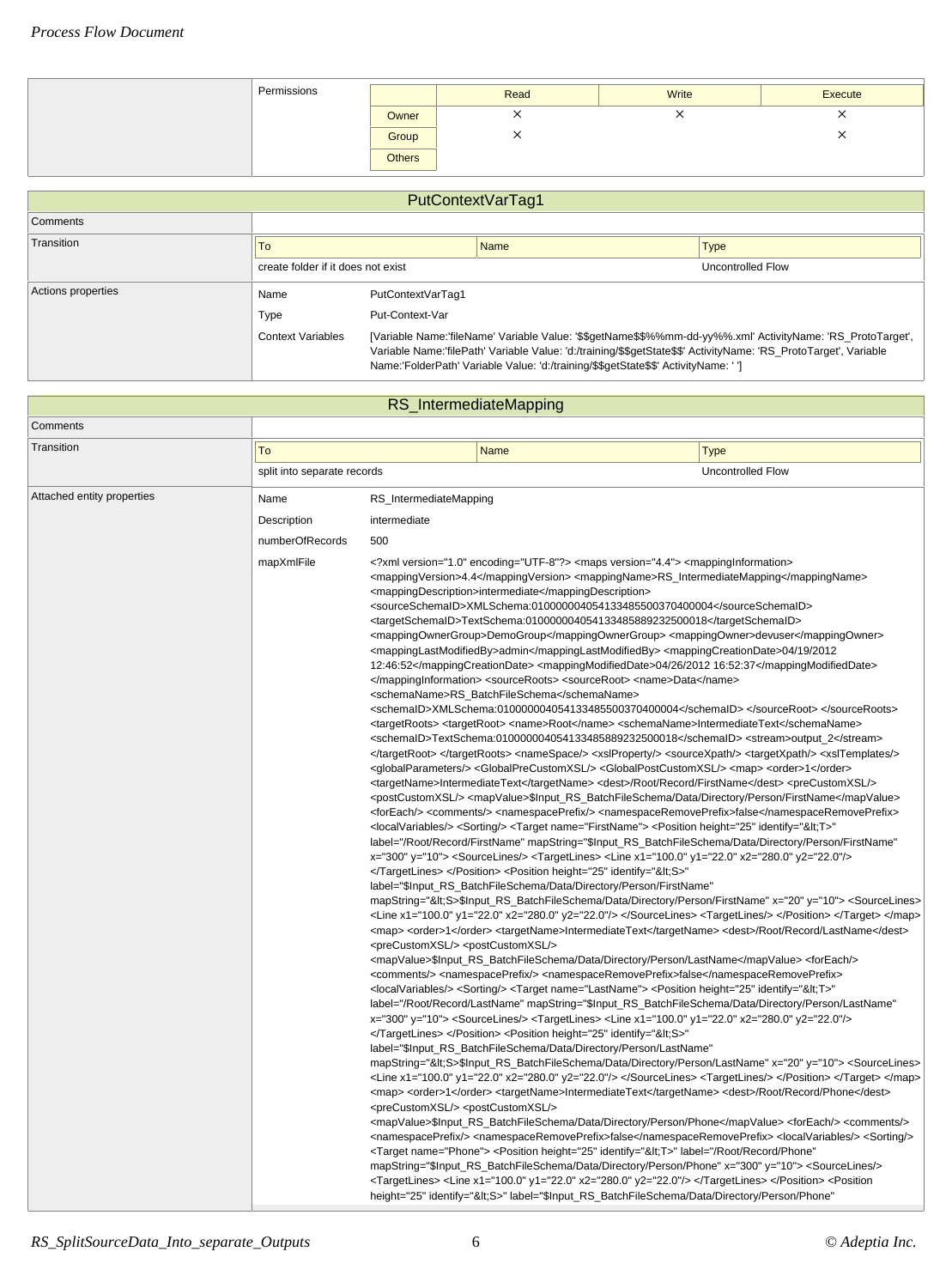|                                       |                                                                                                                                                                                                                                                                                                                                                                                                                                                                                                                                                                                                                                                                                                                                                                                                                                                                                                                                                                                                                                                                                                                                                                                                                                                                                                                                                                                                                                                                                                                                                                                                                                                                                                                                                                                                                                          | mapString="<S>\$Input_RS_BatchFileSchema/Data/Directory/Person/Phone" x="20" y="10"> <sourcelines><br/><line x1="100.0" x2="280.0" y1="22.0" y2="22.0"></line> </sourcelines> <targetlines></targetlines><br><map> <order>1</order> <targetname>IntermediateText</targetname> <dest>/Root/Record/State</dest><br/><precustomxsl></precustomxsl> <postcustomxsl></postcustomxsl><br/><mapvalue>\$Input_RS_BatchFileSchema/Data/Directory/Person/State</mapvalue> <foreach></foreach> <comments></comments><br/><namespaceprefix></namespaceprefix> <namespaceremoveprefix>false</namespaceremoveprefix> <localvariables></localvariables> <sorting></sorting><br/><target name="State"> <position <br="" height="25" identify="&lt;T&gt;" label="/Root/Record/State">mapString="\$Input_RS_BatchFileSchema/Data/Directory/Person/State" x="300" y="10"&gt; <sourcelines></sourcelines><br/>TargetLines&gt; <line x1="100.0" x2="280.0" y1="22.0" y2="22.0"></line> </position> <position<<br>"height="25" identify="<s>" label="\$Input_RS_BatchFileSchema/Data/Directory/Person/State<br/>mapString="&lt;S&gt;\$Input_RS_BatchFileSchema/Data/Directory/Person/State" x="20" y="10"&gt; <sourcelines><br/><line x1="100.0" x2="280.0" y1="22.0" y2="22.0"></line> </sourcelines> <targetlines></targetlines> </s></position<<br></target> </map><br><map> <order>1</order> <targetname>IntermediateText</targetname> <dest>/Root/Record</dest><br/><precustomxsl></precustomxsl> <postcustomxsl></postcustomxsl><br/><mapvalue>\$Input_RS_BatchFileSchema/Data/Directory/Person</mapvalue> <foreach></foreach> <comments></comments><br/><namespaceprefix></namespaceprefix> <namespaceremoveprefix>false</namespaceremoveprefix> <localvariables></localvariables> <sorting></sorting><br/><target name="Record"> <position <br="" height="25" identify="&lt;T&gt;" label="/Root/Record">mapString="\$lnput_RS_BatchFileSchema/Data/Directory/Person" x="300" y="10"&gt; <sourcelines></sourcelines> <targetlines><br/>"kline x1="100.0" y1="22.0" x2="280.0" y2="22.0"/&gt; </targetlines> </position> <position <s="" height="25&gt;&lt;br&gt;identify=">" label="\$Input_RS_BatchFileSchema/Data/Directory/Person"<br/>mapString="&lt;S&gt;\$Input_RS_BatchFileSchema/Data/Directory/Person" x="20" y="10"&gt; <sourcelines> <line<br>x1="100.0" y1="22.0" x2="280.0" y2="22.0"/&gt; </line<br></sourcelines> <targetlines></targetlines> </position> </target> </map><br><filters></filters> <accesslevel> <valuemap>global</valuemap> <globaltemplate>global<customautomap>global</customautomap> </globaltemplate></accesslevel><br><isquicksplittingenabled>false</isquicksplittingenabled> <sourceextensions></sourceextensions><br><targetextensions></targetextensions> <disableoutputnodes></disableoutputnodes><br><charactersetencoding></charactersetencoding> <tipoftheday>true</tipoftheday><br><contextschemaloadedatsource>false</contextschemaloadedatsource><br><contextschemaloadedattarget>false</contextschemaloadedattarget><br><contextschemadefinition></contextschemadefinition> <filterunmappedelement>false</filterunmappedelement><br><dbquerycaching>false</dbquerycaching> <treeexpandlevelcount>2</treeexpandlevelcount><br><excludenamespace>false</excludenamespace> |       |                |  |  |
|---------------------------------------|------------------------------------------------------------------------------------------------------------------------------------------------------------------------------------------------------------------------------------------------------------------------------------------------------------------------------------------------------------------------------------------------------------------------------------------------------------------------------------------------------------------------------------------------------------------------------------------------------------------------------------------------------------------------------------------------------------------------------------------------------------------------------------------------------------------------------------------------------------------------------------------------------------------------------------------------------------------------------------------------------------------------------------------------------------------------------------------------------------------------------------------------------------------------------------------------------------------------------------------------------------------------------------------------------------------------------------------------------------------------------------------------------------------------------------------------------------------------------------------------------------------------------------------------------------------------------------------------------------------------------------------------------------------------------------------------------------------------------------------------------------------------------------------------------------------------------------------|----------------------------------------------------------------------------------------------------------------------------------------------------------------------------------------------------------------------------------------------------------------------------------------------------------------------------------------------------------------------------------------------------------------------------------------------------------------------------------------------------------------------------------------------------------------------------------------------------------------------------------------------------------------------------------------------------------------------------------------------------------------------------------------------------------------------------------------------------------------------------------------------------------------------------------------------------------------------------------------------------------------------------------------------------------------------------------------------------------------------------------------------------------------------------------------------------------------------------------------------------------------------------------------------------------------------------------------------------------------------------------------------------------------------------------------------------------------------------------------------------------------------------------------------------------------------------------------------------------------------------------------------------------------------------------------------------------------------------------------------------------------------------------------------------------------------------------------------------------------------------------------------------------------------------------------------------------------------------------------------------------------------------------------------------------------------------------------------------------------------------------------------------------------------------------------------------------------------------------------------------------------------------------------------------------------------------------------------------------------------------------------------------------------------------------------------------------------------------------------------------------------------------------------------------------------------------------------------------------------------------------------------------------------------------------------------------------------------------------------------------------------------------------------------------------------------------------------------------------------------------------------------------------------------------------------------------------------------------------------------------------------------------------------------------------------------------------------------------------------------------------------------------------------------------------------------------------------------------------------------------------------------------------------------------------|-------|----------------|--|--|
|                                       |                                                                                                                                                                                                                                                                                                                                                                                                                                                                                                                                                                                                                                                                                                                                                                                                                                                                                                                                                                                                                                                                                                                                                                                                                                                                                                                                                                                                                                                                                                                                                                                                                                                                                                                                                                                                                                          |                                                                                                                                                                                                                                                                                                                                                                                                                                                                                                                                                                                                                                                                                                                                                                                                                                                                                                                                                                                                                                                                                                                                                                                                                                                                                                                                                                                                                                                                                                                                                                                                                                                                                                                                                                                                                                                                                                                                                                                                                                                                                                                                                                                                                                                                                                                                                                                                                                                                                                                                                                                                                                                                                                                                                                                                                                                                                                                                                                                                                                                                                                                                                                                                                                                                                                          |       |                |  |  |
| sourceSchema<br>concurrentProcessor 1 |                                                                                                                                                                                                                                                                                                                                                                                                                                                                                                                                                                                                                                                                                                                                                                                                                                                                                                                                                                                                                                                                                                                                                                                                                                                                                                                                                                                                                                                                                                                                                                                                                                                                                                                                                                                                                                          | XMLSchema:010000004054133485500370400004                                                                                                                                                                                                                                                                                                                                                                                                                                                                                                                                                                                                                                                                                                                                                                                                                                                                                                                                                                                                                                                                                                                                                                                                                                                                                                                                                                                                                                                                                                                                                                                                                                                                                                                                                                                                                                                                                                                                                                                                                                                                                                                                                                                                                                                                                                                                                                                                                                                                                                                                                                                                                                                                                                                                                                                                                                                                                                                                                                                                                                                                                                                                                                                                                                                                 |       |                |  |  |
| s                                     |                                                                                                                                                                                                                                                                                                                                                                                                                                                                                                                                                                                                                                                                                                                                                                                                                                                                                                                                                                                                                                                                                                                                                                                                                                                                                                                                                                                                                                                                                                                                                                                                                                                                                                                                                                                                                                          |                                                                                                                                                                                                                                                                                                                                                                                                                                                                                                                                                                                                                                                                                                                                                                                                                                                                                                                                                                                                                                                                                                                                                                                                                                                                                                                                                                                                                                                                                                                                                                                                                                                                                                                                                                                                                                                                                                                                                                                                                                                                                                                                                                                                                                                                                                                                                                                                                                                                                                                                                                                                                                                                                                                                                                                                                                                                                                                                                                                                                                                                                                                                                                                                                                                                                                          |       |                |  |  |
| dblnfoName                            |                                                                                                                                                                                                                                                                                                                                                                                                                                                                                                                                                                                                                                                                                                                                                                                                                                                                                                                                                                                                                                                                                                                                                                                                                                                                                                                                                                                                                                                                                                                                                                                                                                                                                                                                                                                                                                          |                                                                                                                                                                                                                                                                                                                                                                                                                                                                                                                                                                                                                                                                                                                                                                                                                                                                                                                                                                                                                                                                                                                                                                                                                                                                                                                                                                                                                                                                                                                                                                                                                                                                                                                                                                                                                                                                                                                                                                                                                                                                                                                                                                                                                                                                                                                                                                                                                                                                                                                                                                                                                                                                                                                                                                                                                                                                                                                                                                                                                                                                                                                                                                                                                                                                                                          |       |                |  |  |
| pdfFileName                           |                                                                                                                                                                                                                                                                                                                                                                                                                                                                                                                                                                                                                                                                                                                                                                                                                                                                                                                                                                                                                                                                                                                                                                                                                                                                                                                                                                                                                                                                                                                                                                                                                                                                                                                                                                                                                                          | Adp_Map_Rules4118373257338816503.pdf                                                                                                                                                                                                                                                                                                                                                                                                                                                                                                                                                                                                                                                                                                                                                                                                                                                                                                                                                                                                                                                                                                                                                                                                                                                                                                                                                                                                                                                                                                                                                                                                                                                                                                                                                                                                                                                                                                                                                                                                                                                                                                                                                                                                                                                                                                                                                                                                                                                                                                                                                                                                                                                                                                                                                                                                                                                                                                                                                                                                                                                                                                                                                                                                                                                                     |       |                |  |  |
| targetSchema                          | TextSchema:010000004054133485889232500018                                                                                                                                                                                                                                                                                                                                                                                                                                                                                                                                                                                                                                                                                                                                                                                                                                                                                                                                                                                                                                                                                                                                                                                                                                                                                                                                                                                                                                                                                                                                                                                                                                                                                                                                                                                                |                                                                                                                                                                                                                                                                                                                                                                                                                                                                                                                                                                                                                                                                                                                                                                                                                                                                                                                                                                                                                                                                                                                                                                                                                                                                                                                                                                                                                                                                                                                                                                                                                                                                                                                                                                                                                                                                                                                                                                                                                                                                                                                                                                                                                                                                                                                                                                                                                                                                                                                                                                                                                                                                                                                                                                                                                                                                                                                                                                                                                                                                                                                                                                                                                                                                                                          |       |                |  |  |
| streamNames                           |                                                                                                                                                                                                                                                                                                                                                                                                                                                                                                                                                                                                                                                                                                                                                                                                                                                                                                                                                                                                                                                                                                                                                                                                                                                                                                                                                                                                                                                                                                                                                                                                                                                                                                                                                                                                                                          | RS_IntermediateMapping                                                                                                                                                                                                                                                                                                                                                                                                                                                                                                                                                                                                                                                                                                                                                                                                                                                                                                                                                                                                                                                                                                                                                                                                                                                                                                                                                                                                                                                                                                                                                                                                                                                                                                                                                                                                                                                                                                                                                                                                                                                                                                                                                                                                                                                                                                                                                                                                                                                                                                                                                                                                                                                                                                                                                                                                                                                                                                                                                                                                                                                                                                                                                                                                                                                                                   |       |                |  |  |
| parallelProcessing                    | false                                                                                                                                                                                                                                                                                                                                                                                                                                                                                                                                                                                                                                                                                                                                                                                                                                                                                                                                                                                                                                                                                                                                                                                                                                                                                                                                                                                                                                                                                                                                                                                                                                                                                                                                                                                                                                    |                                                                                                                                                                                                                                                                                                                                                                                                                                                                                                                                                                                                                                                                                                                                                                                                                                                                                                                                                                                                                                                                                                                                                                                                                                                                                                                                                                                                                                                                                                                                                                                                                                                                                                                                                                                                                                                                                                                                                                                                                                                                                                                                                                                                                                                                                                                                                                                                                                                                                                                                                                                                                                                                                                                                                                                                                                                                                                                                                                                                                                                                                                                                                                                                                                                                                                          |       |                |  |  |
| transformerType                       | Xalan                                                                                                                                                                                                                                                                                                                                                                                                                                                                                                                                                                                                                                                                                                                                                                                                                                                                                                                                                                                                                                                                                                                                                                                                                                                                                                                                                                                                                                                                                                                                                                                                                                                                                                                                                                                                                                    |                                                                                                                                                                                                                                                                                                                                                                                                                                                                                                                                                                                                                                                                                                                                                                                                                                                                                                                                                                                                                                                                                                                                                                                                                                                                                                                                                                                                                                                                                                                                                                                                                                                                                                                                                                                                                                                                                                                                                                                                                                                                                                                                                                                                                                                                                                                                                                                                                                                                                                                                                                                                                                                                                                                                                                                                                                                                                                                                                                                                                                                                                                                                                                                                                                                                                                          |       |                |  |  |
| xslFile                               | "1.1"systeml version='1.0'?> <xsl:stylesheet <br="" http:="" java"="" version="1.1&lt;br&gt;xmlns:java=" xml.apache.org="" xmlns:xalan="http://xml.apache.org/xalan" xmlns:xsl="http://www.w3.org/1999/XSL/Transform" xslt="">xmlns:str="http://exslt.org/strings" xmlns:redirect="org.apache.xalan.xslt.extensions.Redirect"<br/>"extension-element-prefixes="redirect" &gt; <xsl:output encoding="ISO-8859-1&lt;br&gt;indent=" method="xml" version="1.0" yes"=""></xsl:output><xsl:param name=" userName"></xsl:param><xsl:param name=" password"></xsl:param><xsl:param<br>name="_class"/&gt;<xsl:param name="_identifier"></xsl:param><xsl:param name="_subject"></xsl:param><xsl:param<br>"name="_repositoryPath"/&gt;<xsl:param name="_Input1"></xsl:param><xsl:variable document(\$_lnput1)"="" name="Input_RS_BatchFileSchema&lt;br&gt;select="></xsl:variable> <xsl:variable <br="" name="varConn">select="java:com.adeptia.indigo.services.mapping.support.dbquery.MapperQueryExecutor.getInstance(\$_identifier<br/>false')"/&gt; <xsl:variable name="apos">'</xsl:variable><xsl:template match="/"><root><xsl:apply-templates,<br>select="\$Input RS BatchFileSchema/Data/Directory/Person" mode=" Root Record order1"&gt;<br/></xsl:apply-templates,<br></root></xsl:template><xsl:template <br="" match="/Data/Directory/Person">mode="_Root_Record_order1"&gt; <record><xsl:attribute<br>name="recordNumber"&gt;<firstname><xsl:value-of<br>select="FirstName"/&gt;</xsl:value-of<br></firstname><lastname><xsl:value-of<br>select="LastName"/&gt;</xsl:value-of<br></lastname><phone><xsl:value-of select="Phone"></xsl:value-of></phone><state><xsl:value-of<br>select="State"/&gt;</xsl:value-of<br></state></xsl:attribute<br></record></xsl:template></xsl:variable></xsl:param<br></xsl:param<br></xsl:stylesheet> |                                                                                                                                                                                                                                                                                                                                                                                                                                                                                                                                                                                                                                                                                                                                                                                                                                                                                                                                                                                                                                                                                                                                                                                                                                                                                                                                                                                                                                                                                                                                                                                                                                                                                                                                                                                                                                                                                                                                                                                                                                                                                                                                                                                                                                                                                                                                                                                                                                                                                                                                                                                                                                                                                                                                                                                                                                                                                                                                                                                                                                                                                                                                                                                                                                                                                                          |       |                |  |  |
| characterSetEncodin<br>g              | None                                                                                                                                                                                                                                                                                                                                                                                                                                                                                                                                                                                                                                                                                                                                                                                                                                                                                                                                                                                                                                                                                                                                                                                                                                                                                                                                                                                                                                                                                                                                                                                                                                                                                                                                                                                                                                     |                                                                                                                                                                                                                                                                                                                                                                                                                                                                                                                                                                                                                                                                                                                                                                                                                                                                                                                                                                                                                                                                                                                                                                                                                                                                                                                                                                                                                                                                                                                                                                                                                                                                                                                                                                                                                                                                                                                                                                                                                                                                                                                                                                                                                                                                                                                                                                                                                                                                                                                                                                                                                                                                                                                                                                                                                                                                                                                                                                                                                                                                                                                                                                                                                                                                                                          |       |                |  |  |
| optimizedLoading                      | false                                                                                                                                                                                                                                                                                                                                                                                                                                                                                                                                                                                                                                                                                                                                                                                                                                                                                                                                                                                                                                                                                                                                                                                                                                                                                                                                                                                                                                                                                                                                                                                                                                                                                                                                                                                                                                    |                                                                                                                                                                                                                                                                                                                                                                                                                                                                                                                                                                                                                                                                                                                                                                                                                                                                                                                                                                                                                                                                                                                                                                                                                                                                                                                                                                                                                                                                                                                                                                                                                                                                                                                                                                                                                                                                                                                                                                                                                                                                                                                                                                                                                                                                                                                                                                                                                                                                                                                                                                                                                                                                                                                                                                                                                                                                                                                                                                                                                                                                                                                                                                                                                                                                                                          |       |                |  |  |
| splitFile                             | false                                                                                                                                                                                                                                                                                                                                                                                                                                                                                                                                                                                                                                                                                                                                                                                                                                                                                                                                                                                                                                                                                                                                                                                                                                                                                                                                                                                                                                                                                                                                                                                                                                                                                                                                                                                                                                    |                                                                                                                                                                                                                                                                                                                                                                                                                                                                                                                                                                                                                                                                                                                                                                                                                                                                                                                                                                                                                                                                                                                                                                                                                                                                                                                                                                                                                                                                                                                                                                                                                                                                                                                                                                                                                                                                                                                                                                                                                                                                                                                                                                                                                                                                                                                                                                                                                                                                                                                                                                                                                                                                                                                                                                                                                                                                                                                                                                                                                                                                                                                                                                                                                                                                                                          |       |                |  |  |
| Owner                                 |                                                                                                                                                                                                                                                                                                                                                                                                                                                                                                                                                                                                                                                                                                                                                                                                                                                                                                                                                                                                                                                                                                                                                                                                                                                                                                                                                                                                                                                                                                                                                                                                                                                                                                                                                                                                                                          |                                                                                                                                                                                                                                                                                                                                                                                                                                                                                                                                                                                                                                                                                                                                                                                                                                                                                                                                                                                                                                                                                                                                                                                                                                                                                                                                                                                                                                                                                                                                                                                                                                                                                                                                                                                                                                                                                                                                                                                                                                                                                                                                                                                                                                                                                                                                                                                                                                                                                                                                                                                                                                                                                                                                                                                                                                                                                                                                                                                                                                                                                                                                                                                                                                                                                                          |       |                |  |  |
|                                       |                                                                                                                                                                                                                                                                                                                                                                                                                                                                                                                                                                                                                                                                                                                                                                                                                                                                                                                                                                                                                                                                                                                                                                                                                                                                                                                                                                                                                                                                                                                                                                                                                                                                                                                                                                                                                                          | devuser                                                                                                                                                                                                                                                                                                                                                                                                                                                                                                                                                                                                                                                                                                                                                                                                                                                                                                                                                                                                                                                                                                                                                                                                                                                                                                                                                                                                                                                                                                                                                                                                                                                                                                                                                                                                                                                                                                                                                                                                                                                                                                                                                                                                                                                                                                                                                                                                                                                                                                                                                                                                                                                                                                                                                                                                                                                                                                                                                                                                                                                                                                                                                                                                                                                                                                  |       |                |  |  |
| Group                                 | DemoGroup                                                                                                                                                                                                                                                                                                                                                                                                                                                                                                                                                                                                                                                                                                                                                                                                                                                                                                                                                                                                                                                                                                                                                                                                                                                                                                                                                                                                                                                                                                                                                                                                                                                                                                                                                                                                                                |                                                                                                                                                                                                                                                                                                                                                                                                                                                                                                                                                                                                                                                                                                                                                                                                                                                                                                                                                                                                                                                                                                                                                                                                                                                                                                                                                                                                                                                                                                                                                                                                                                                                                                                                                                                                                                                                                                                                                                                                                                                                                                                                                                                                                                                                                                                                                                                                                                                                                                                                                                                                                                                                                                                                                                                                                                                                                                                                                                                                                                                                                                                                                                                                                                                                                                          |       |                |  |  |
| Modified by                           | admin                                                                                                                                                                                                                                                                                                                                                                                                                                                                                                                                                                                                                                                                                                                                                                                                                                                                                                                                                                                                                                                                                                                                                                                                                                                                                                                                                                                                                                                                                                                                                                                                                                                                                                                                                                                                                                    |                                                                                                                                                                                                                                                                                                                                                                                                                                                                                                                                                                                                                                                                                                                                                                                                                                                                                                                                                                                                                                                                                                                                                                                                                                                                                                                                                                                                                                                                                                                                                                                                                                                                                                                                                                                                                                                                                                                                                                                                                                                                                                                                                                                                                                                                                                                                                                                                                                                                                                                                                                                                                                                                                                                                                                                                                                                                                                                                                                                                                                                                                                                                                                                                                                                                                                          |       |                |  |  |
| Creation date                         | Thu Apr 19 12:46:52 IST 2012                                                                                                                                                                                                                                                                                                                                                                                                                                                                                                                                                                                                                                                                                                                                                                                                                                                                                                                                                                                                                                                                                                                                                                                                                                                                                                                                                                                                                                                                                                                                                                                                                                                                                                                                                                                                             |                                                                                                                                                                                                                                                                                                                                                                                                                                                                                                                                                                                                                                                                                                                                                                                                                                                                                                                                                                                                                                                                                                                                                                                                                                                                                                                                                                                                                                                                                                                                                                                                                                                                                                                                                                                                                                                                                                                                                                                                                                                                                                                                                                                                                                                                                                                                                                                                                                                                                                                                                                                                                                                                                                                                                                                                                                                                                                                                                                                                                                                                                                                                                                                                                                                                                                          |       |                |  |  |
| Modification date                     | Thu Apr 26 16:52:38 IST 2012                                                                                                                                                                                                                                                                                                                                                                                                                                                                                                                                                                                                                                                                                                                                                                                                                                                                                                                                                                                                                                                                                                                                                                                                                                                                                                                                                                                                                                                                                                                                                                                                                                                                                                                                                                                                             |                                                                                                                                                                                                                                                                                                                                                                                                                                                                                                                                                                                                                                                                                                                                                                                                                                                                                                                                                                                                                                                                                                                                                                                                                                                                                                                                                                                                                                                                                                                                                                                                                                                                                                                                                                                                                                                                                                                                                                                                                                                                                                                                                                                                                                                                                                                                                                                                                                                                                                                                                                                                                                                                                                                                                                                                                                                                                                                                                                                                                                                                                                                                                                                                                                                                                                          |       |                |  |  |
| Permissions                           |                                                                                                                                                                                                                                                                                                                                                                                                                                                                                                                                                                                                                                                                                                                                                                                                                                                                                                                                                                                                                                                                                                                                                                                                                                                                                                                                                                                                                                                                                                                                                                                                                                                                                                                                                                                                                                          | Read                                                                                                                                                                                                                                                                                                                                                                                                                                                                                                                                                                                                                                                                                                                                                                                                                                                                                                                                                                                                                                                                                                                                                                                                                                                                                                                                                                                                                                                                                                                                                                                                                                                                                                                                                                                                                                                                                                                                                                                                                                                                                                                                                                                                                                                                                                                                                                                                                                                                                                                                                                                                                                                                                                                                                                                                                                                                                                                                                                                                                                                                                                                                                                                                                                                                                                     | Write | <b>Execute</b> |  |  |
|                                       |                                                                                                                                                                                                                                                                                                                                                                                                                                                                                                                                                                                                                                                                                                                                                                                                                                                                                                                                                                                                                                                                                                                                                                                                                                                                                                                                                                                                                                                                                                                                                                                                                                                                                                                                                                                                                                          |                                                                                                                                                                                                                                                                                                                                                                                                                                                                                                                                                                                                                                                                                                                                                                                                                                                                                                                                                                                                                                                                                                                                                                                                                                                                                                                                                                                                                                                                                                                                                                                                                                                                                                                                                                                                                                                                                                                                                                                                                                                                                                                                                                                                                                                                                                                                                                                                                                                                                                                                                                                                                                                                                                                                                                                                                                                                                                                                                                                                                                                                                                                                                                                                                                                                                                          |       |                |  |  |